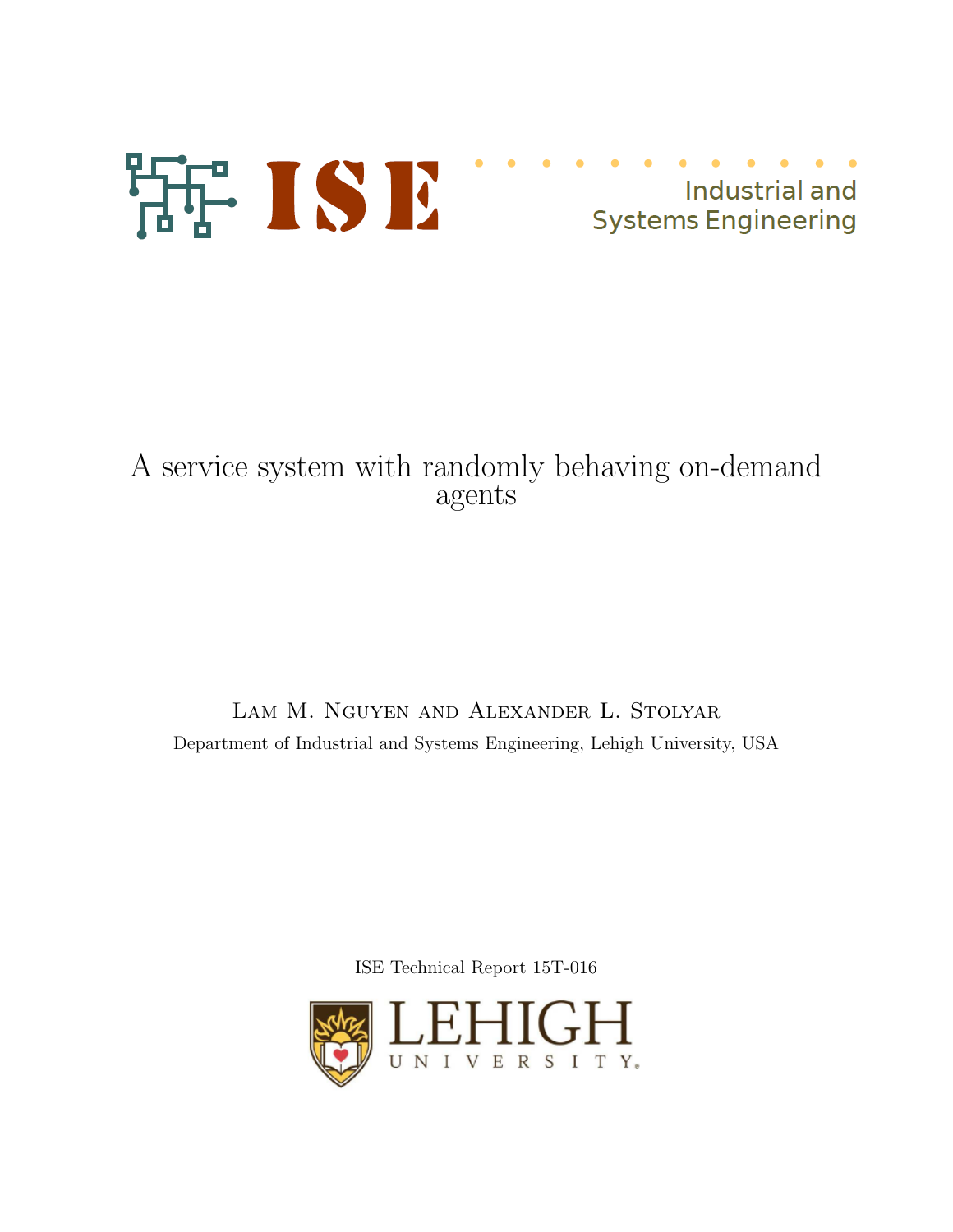# A service system with randomly behaving on-demand agents

Lam M. Nguyen Department of Industrial and Systems Engineering Lehigh University Bethlehem, PA 18015 lmn214@lehigh.edu

Alexander L. Stolyar Department of Industrial and Systems Engineering Lehigh University Bethlehem, PA 18015 stolyar@lehigh.edu

November 30, 2015

#### Abstract

We consider a service system where agents (or, servers) are invited on-demand. Customers arrive as a Poisson process and join a customer queue. Customer service times are i.i.d. exponential. Agents' behavior is random in two respects. First, they can be invited into the system exogenously, and join the agent queue after a random time. Second, with some probability they rejoin the agent queue after a service completion, and otherwise leave the system. The customer and agent queues cannot be non-empty simultaneously – the head-of-the-line customer and agent are matched immediately and together go to service. The objective is to design a real-time adaptive agent invitation scheme that keeps both customer and agent queues/waiting-times small. We study an adaptive scheme, which controls the number of pending agent invitations, based on queue-state feedback.

We study the system process fluid limits, in the asymptotic regime where the customer arrival rate goes to infinity. The fluid limit trajectories have complicated behavior – there are two domains where they follow different ODE, and a "reflecting" boundary. We use the machinery of switched linear systems and Common Quadratic Lyapunov Functions to approach the stability of fluid limits at the desired equilibrium point (with zero queues). We derive sufficient local stability conditions for the fluid limits. When these conditions do hold, numerical and simulation experiments show good overall performance of the scheme. We conjecture that, for our model, local stability is in fact sufficient for global stability of fluid limits; the validity of this conjecture is supported by simulations.

## 1 Introduction

We study a service system with exogenously arriving customers, and servers, called *agents*, which can be invited to join the system at any time. The system control needs to match the arriving customers with invited agents, with the objective to minimize waiting times of both customers and agents. What makes this problem non-trivial is the fact that there is uncertainty in the agents'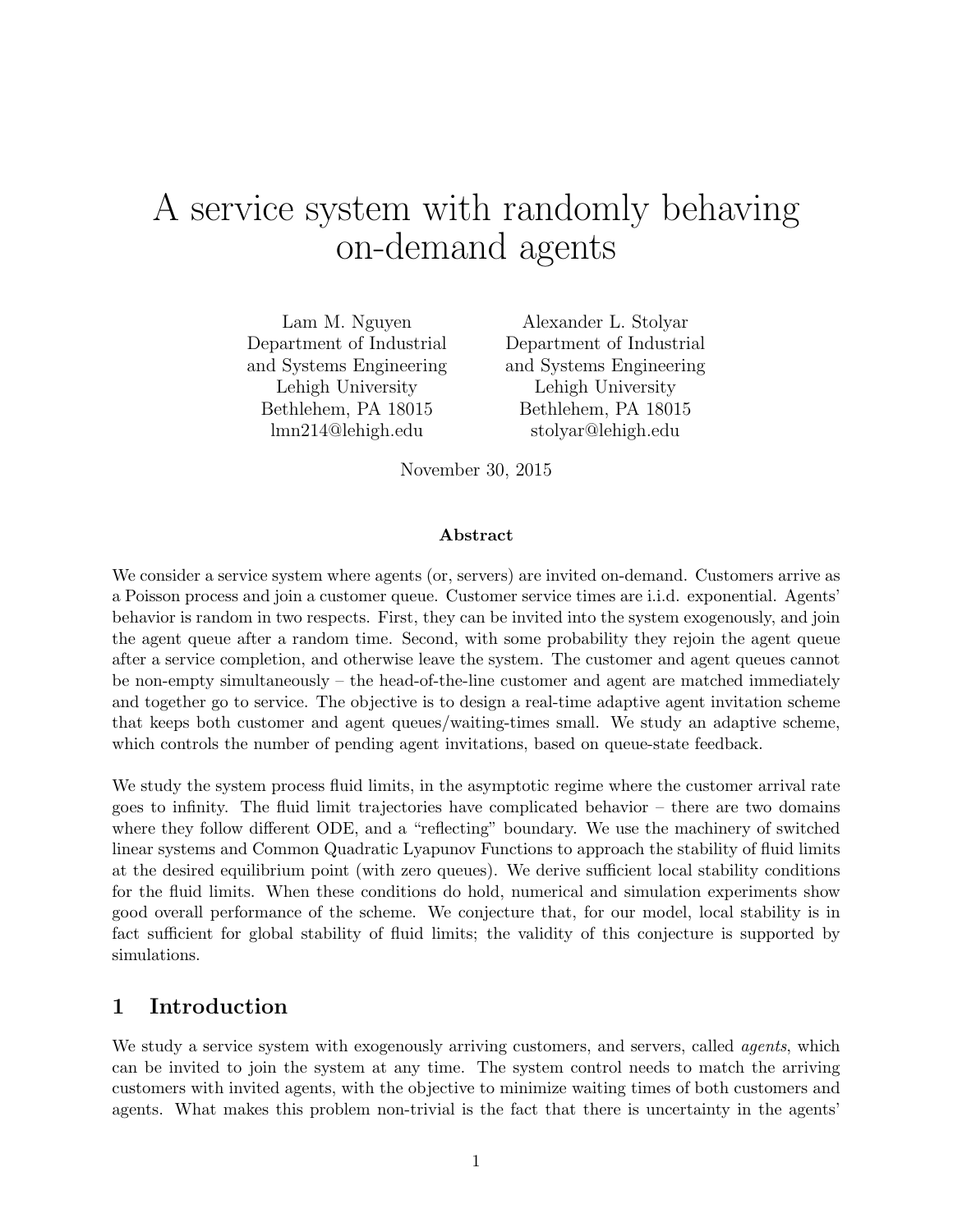behavior. First, invited agents do not arrive into the system immediately; instead they join the system after a random delay. Second, after an agent is done serving a customer, it can either leave the system or return to serve more customers.

This model (described in more detail below) is a generalization of that in [\[18,](#page-18-0) [13\]](#page-17-0). It was originally motivated by applications to call/contact centers (see e.g.  $[1, 12, 18]$  $[1, 12, 18]$  $[1, 12, 18]$  and references therein), where what we call agents are "special agents", or "knowledge workers," whose time in expensive, so that it is inefficient to have them working fixed shifts, with inevitable periods of idle time due to random fluctuations in customer demand. It is much more reasonable to invite them on-demand in real time; however, designing an efficient agent invitation strategy is non-trivial due to randomness in agent behavior. Besides efficiency (in terms of minimizing customer and agent waiting times), another highly desirable feature of the invitation scheme is simplicity and robustness.

We note that the model is generic and has other applications, or potential applications. One example is telemedicine [\[2\]](#page-17-3), in which case "agents" are doctors, invited on-demand to serve patients remotely. Another example is crowdsourcing-based customer service [\[5,](#page-17-4) [3\]](#page-17-5). Also note that the model has relation to classical assemble-to-order models, where customers are orders and "invited agents" are products, which cannot be produced/assembled instantly. The model is also related to "double-ended queues" (see e.g.  $[9, 11]$  $[9, 11]$ ) and matching systems (see e.g.  $[6]$ ); although in such models arrivals of all types into the system are typically exogenous, as opposed to being controlled.

More specifically, our model is as follows. Customers arrive as a Poisson process and join a customer queue. Customer service times are i.i.d. exponential. Agents' behavior is random in two respects. First, they can be invited into the system exogenously, and join the agent queue after a random time. Second, with some probability they rejoin the agent queue after a service completion, and otherwise leave the system. (This generalizes the model in [\[18,](#page-18-0) [13\]](#page-17-0), where the agents always leave the system after service completions, thus making our model more realistic in many scenarios.) The customer and agent queues cannot be non-empty simultaneously – the head-of-the-line customer and agent are matched immediately and together go to service. The objective is to design a realtime adaptive agent invitation scheme that keeps both customer and agent queues/waiting-times small.

We study a feedback-based adaptive scheme of [\[18,](#page-18-0) [13\]](#page-17-0), which controls the number of pending agent invitations, depending on the customer and/or agent queue lengths and their changes. Due to the fact that our model is more general, the system dynamics is substantially more complicated.

The system state can be described by three variables, which are the number of pending invited agents, the difference between agent and customer queues, and the number of customers (or agents) in service. We consider an alternative, equivalent representation of the system state, which is also described by three variables: the number of pending invited agents, the difference between agent and customer queues, and the total number of customers and agents in the system.

Exact analysis of the model is prohibitively hard, and thus, we analyze it in an asymptotic regime where the customer arrival rate becomes large while the distribution of an agent response times and service times are fixed. We show convergence of the fluid-scaled process to the fluid limit (Theorem [1\)](#page-7-0). The fluid limit trajectories have a complicated behavior – there are two domains where they follow different ODE, and a "reflecting" boundary. This presents challenges for proving stability of the fluid limits, namely the convergence of their trajectories to the equilibrium point, where the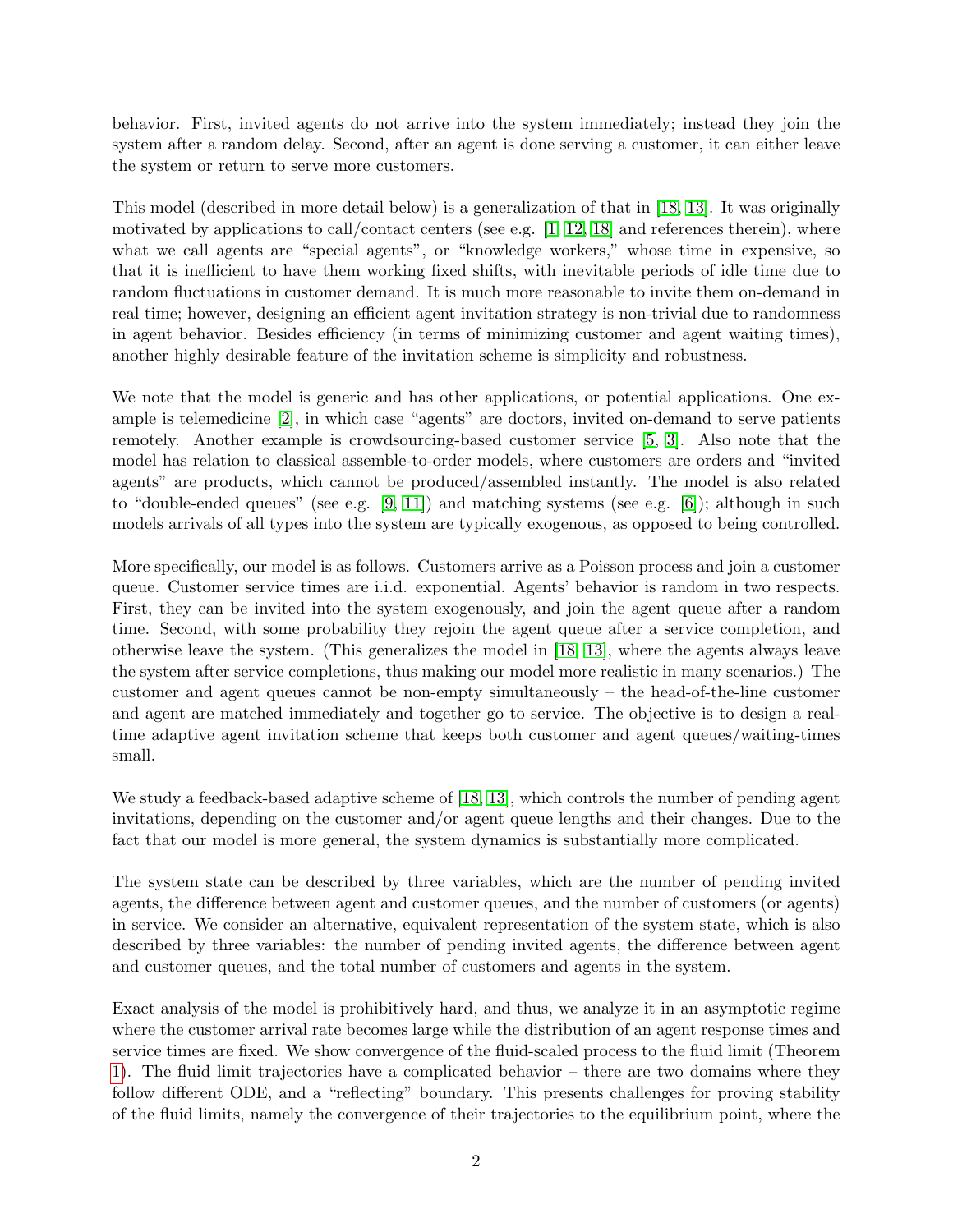queues are zero.

The focus of this paper and our **main results** concern the system *local stability* at the equilibrium point; specifically, the stability of the dynamic system which describes fluid limit trajectories when the state is away from the boundary. We use the machinery of switched linear systems and common quadratic Lyapunov functions [\[10,](#page-17-9) [17\]](#page-18-1) to derive sufficient local stability conditions (Theorem [2\)](#page-8-0). We conjecture that, for our model, local stability is in fact sufficient for global stability of fluid limits; the validity of this conjecture is supported by numerical and simulation experiments.

Our simulation experiments also show good overall performance of the feedback scheme when the local stability conditions hold.

#### 1.1 Organization of the paper

The remainder of the paper is organized as follows. We will finish this section with basic notations, conventions, and abbreviations. Some necessary background facts on linear systems and switched linear systems are given in Section [2.](#page-4-0) In Section [3,](#page-5-0) we describe the model in detail. In Section [4](#page-7-1) we state the main results of the paper. These results are proved in Sections [5](#page-8-1) and [6.](#page-11-0) Simulation experiments are provided in Section [7;](#page-14-0) it also contains our conjectures about stability and local stability of fluid limits, supported by these simulations. We will conclude the paper in Section [8.](#page-16-0)

#### 1.2 Basic notations, conventions and abbreviations

Sets of real and real non-negative numbers are denoted by  $\mathbb R$  and  $\mathbb R_+$ ;  $\mathbb R^d$  and  $\mathbb R_+^d$  are the corresponding vector spaces. The standard Euclidean norm of a vector  $x \in \mathbb{R}^n$  is denoted  $||x||$ . For a vector a or matrix A, we write their transposes as  $a^T$  or  $A^T$ . We write  $x(\cdot)$  to mean the function (or random process)  $(x(t), t \ge 0)$ . For a real-valued function  $x(\cdot): \mathbb{R}_+ \to \mathbb{R}$ , we use either  $x'(t)$  or  $(d/dt)x(t)$  to denote the derivative with respect to t, and for  $x(\cdot): \mathbb{R}_+ \to \mathbb{R}^d$ , we write  $(d/dt)x(t) = (x'_1(t),...,x'_d(t)).$  For a real number x, let  $x^+ = \max\{x,0\}$  and  $x^- = -\min\{x,0\}$ and let

$$
sgn(x) = \begin{cases} 1, & x > 0 \\ 0, & x = 0 \\ -1, & x < 0 \end{cases}
$$

For  $x, y \in \mathbb{R}$ , we denote  $x \wedge y = \min\{x, y\}$  and  $x \vee y = \max\{x, y\}$ . Symbol  $\Leftrightarrow$  means "equivalent to". We write  $x^r \to x \in \mathbb{R}^n$  to denote ordinary convergence in  $\mathbb{R}^n$ . For a finite set of scalar functions  $f_n(t)$ ,  $t \geq 0$ ,  $n \in \mathbb{N}$ , a point t is called *regular* if for any subset  $\mathbb{N}_0 \subseteq \mathbb{N}$ , the derivatives

$$
\frac{d}{dt} \max_{n \in \mathbb{N}_0} f_n(t) \text{ and } \frac{d}{dt} \min_{n \in \mathbb{N}_0} f_n(t)
$$

exist. (To be precise, we require that each derivative is proper: both left and right derivatives exist and are equal.) We use small-o notation for deterministic function: for two real-valued functions  $f$ and g, we write  $f(x) = o(g(x))$  if  $\limsup_{x\to\infty} |f(x)/g(x)| = 0$ .

Abbreviation u.o.c. means uniform on compact sets convergence of functions, with the argument determined by the context (usually in  $[0, \infty)$ ); w.p.1 means with probability 1; i.i.d. means independent identically distributed; RHS means right hand side; FSLLN means functional strong law of large numbers; CQLF means common quadratic Lyapunov function.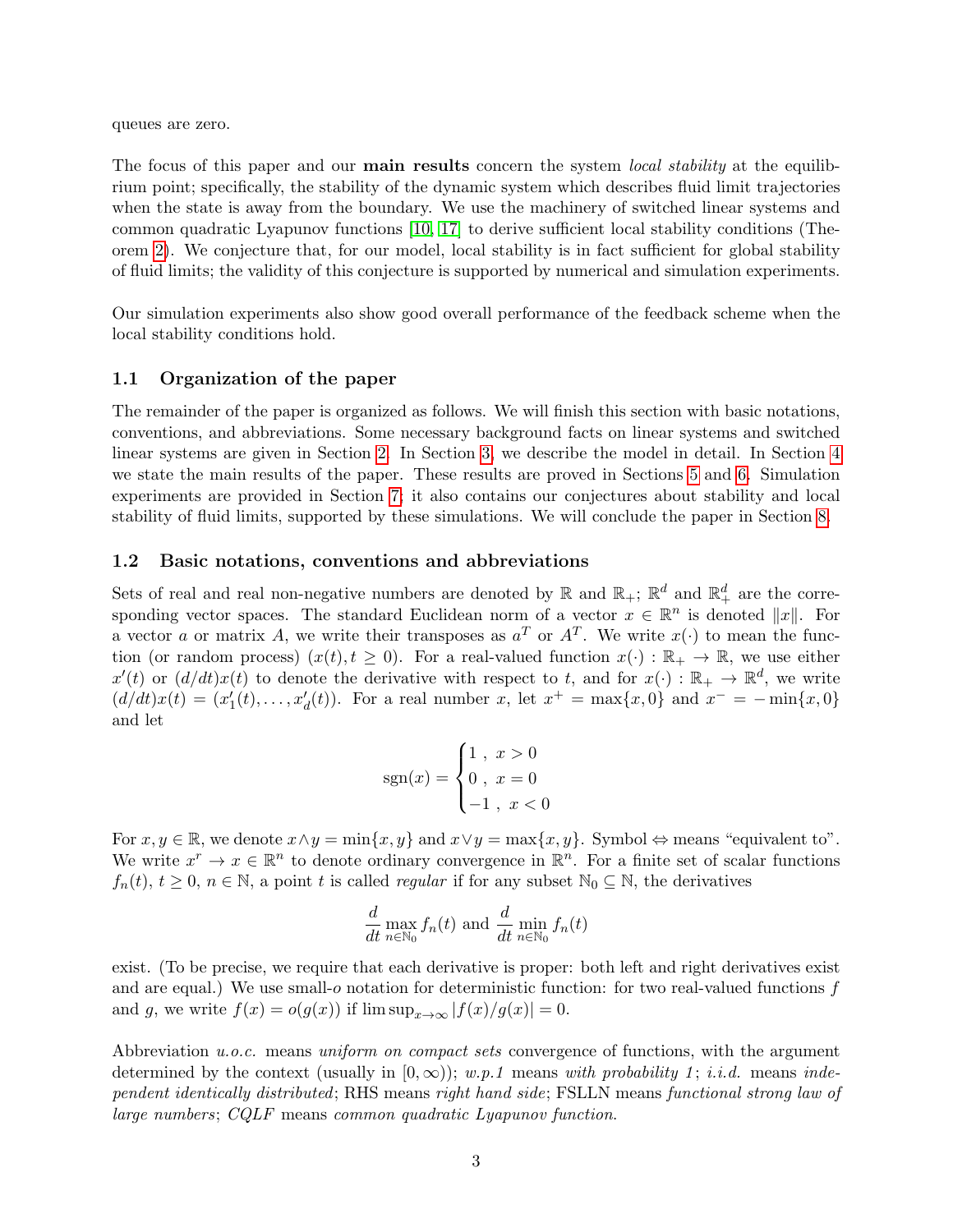## <span id="page-4-0"></span>2 Necessary background facts

## 2.1 Definitions and results related to switched linear system

In this paper, we will use some machinery of switched linear system. Here, we provide some necessary background. Consider a switched linear system

$$
\Sigma_S: u'(t) = A(t)u(t) , A(t) \in \mathcal{A} = \{A_1, \dots, A_m\}
$$
 (1)

where A is a set of matrices in  $\mathbb{R}^{n \times n}$ , and  $t \to A(t)$  is a piecewise constant mapping from nonnegative real numbers into  $A$ . (Note that by definition in [\[17\]](#page-18-1) piecewise constant maps have only finitely many discontinuities in any bounded time-interval.) For  $1 \leq i \leq m$ , the *i*<sup>th</sup> constituent system of the switched linear system  $(1)$  is the *linear time-invariant*  $(LTI)$  *system* 

<span id="page-4-1"></span>
$$
\Sigma_{A_i} : u'(t) = A_i u(t). \tag{2}
$$

The origin is an *exponentially stable equilibrium* of a switched linear system  $\Sigma_s$  if there exists real constants  $C > 0$ ,  $a > 0$  such that  $||u(t)|| \le Ce^{-at}||u(0)||$  for  $t \ge 0$ , for all solutions  $u(t)$  of the system [\(1\)](#page-4-1) under any  $A(t)$ . (see [\[7,](#page-17-10) [17\]](#page-18-1))

A symmetric square  $n \times n$  matrix M with real coefficients is *positive definite* if  $z^T M z > 0$  for every non-zero column vector  $z \in \mathbb{R}^n$ . A symmetric square  $n \times n$  matrix M with real coefficients is negative definite if  $z^T M z < 0$  for every non-zero column vector  $z \in \mathbb{R}^n$ . A square matrix A is called a Hurwitz matrix (or stable matrix ) if every eigenvalue of A has strictly negative real part. (see [\[15\]](#page-18-2))

The function  $V(u) = u^T P u$  is a quadratic Lyapunov function (QLF) for the system  $\Sigma_A : u'(t) =$ Au(t) if (i) P is symmetric and positive definite, and (ii)  $PA + A^T P$  is negative definite. Let  $\{A_1, \ldots, A_m\}$  be a collection of  $n \times n$  Hurwitz matrices, with associated stable LTI systems  $\Sigma_{A_1}, \ldots, \Sigma_{A_m}$ . Then the function  $V(u) = u^T P u$  is a common quadratic Lyapunov function (CQLF) for these systems if  $V$  is a QLF for each individual system. (see [\[10,](#page-17-9) [17\]](#page-18-1))

<span id="page-4-5"></span>The following propositions will be used in the proof of our result (Theorem [2\)](#page-8-0).

**Proposition 1.** (see  $[10, 17]$  $[10, 17]$ ). The existence of a CQLF for the LTI systems is sufficient for the exponential stability of a switched linear system.

<span id="page-4-4"></span>**Proposition 2.** (see [\[10,](#page-17-9) [17\]](#page-18-1)). Let  $A^+$  and  $A^-$  be Hurwitz matrices in  $\mathbb{R}^{n \times n}$ , and the difference  $A^+ - A^-$  has rank one. Then two systems  $u'(t) = A^+u(t)$  and  $u'(t) = A^-u(t)$  have a CQLF if and only if the matrix product  $A^+A^-$  has no negative real eigenvalues.

#### 2.2 Stability of linear systems

<span id="page-4-2"></span>The following propositions will also be used in the proof of our result (Theorem [2\)](#page-8-0).

**Proposition 3.** (Routh-Hurwitz stability criterion) (see [\[15\]](#page-18-2)). Let  $\det(A - \lambda I) = 0$  be the characteristic equation of matrix A, which is equivalent to

$$
L(\lambda) = a_0 \lambda^3 + a_1 \lambda^2 + a_2 \lambda + a_3 = 0 , \ a_0 > 0.
$$
 (3)

<span id="page-4-3"></span>Matrix A is Hurwitz if and only if  $a_1$ ,  $a_2$ ,  $a_3$  are positive and satisfying  $a_1a_2 > a_0a_3$ .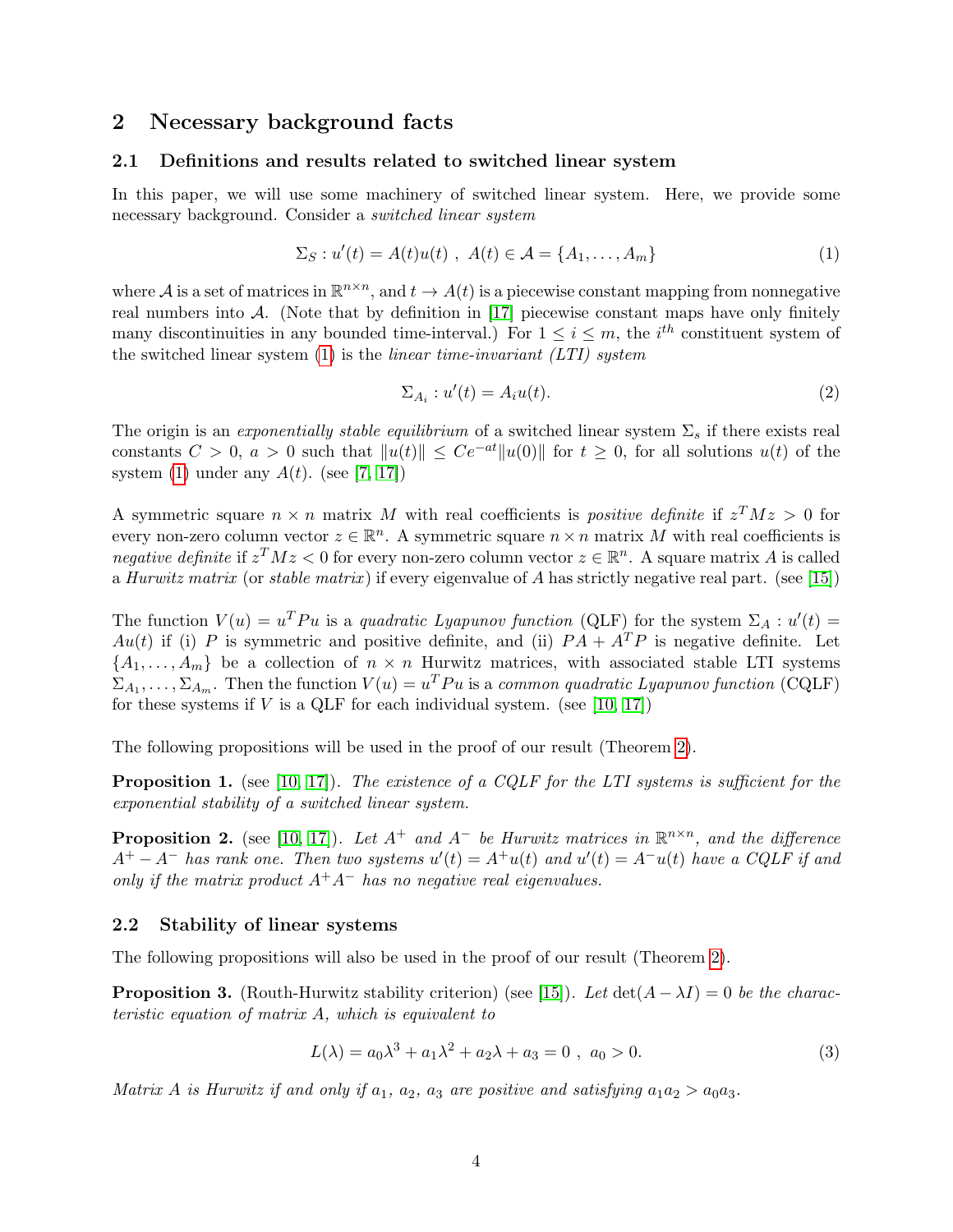**Proposition 4.** (see [\[8\]](#page-17-11)). The general cubic equation has the form

<span id="page-5-2"></span><span id="page-5-1"></span>
$$
a\lambda^3 + b\lambda^2 + c\lambda + d = 0 \ , \ a \neq 0,
$$
 (4)

and discriminant

$$
\Delta = 18abcd - 4b^3d + b^2c^2 - 4ac^3 - 27a^2d^2.
$$
\n(5)

If  $\Delta > 0$ , then the equation has three distinct real roots. If  $\Delta = 0$ , then the equation has a multiple root and all its roots are real. If  $\Delta$  < 0, then the equation has one real root and two nonreal complex conjugate roots.

## <span id="page-5-0"></span>3 Model and algorithm

Our model is a generalization of that considered in [\[18,](#page-18-0) [13\]](#page-17-0). Customers arrive according to a Poisson process of rate  $\Lambda > 0$ , and join the customer queue waiting for an available agent and are served in the order of their arrival. There is an infinite pool of potential agents, which can be invited to serve customers. Once being invited, an agent will respond after an independent exponentially distributed random time, with mean  $1/\beta$ ; it accepts the invitation with probability  $a > 0$ , and otherwise rejects it. Let  $\beta = a\hat{\beta} > 0$  be the rate at which an agent accepts the invitation. Agents who accept their invitations join the agent queue, in the order of their arrival. The customer and agent queues cannot be positive simultaneously: the head-of-the-line customer and agents are immediately matched, leave their queues, and together go to service. Each service time is an exponentially distributed random variable with mean  $1/\mu$ ; after the service completion, the customer leaves the system, while the agent rejoins the agent queue with probability  $\alpha \in [0,1)$ . Thus, there are two ways in which agents join the queue – exogenously invited agents accepting invitations and agents already in the system rejoining the queue after service completions. (The model in [\[18,](#page-18-0) [13\]](#page-17-0) is a special case of ours, with  $\alpha = 0$ ; in other words, the agents certainly leave the system after service completions, and therefore there is no need to account for agents being in service.)

Let  $X(t)$  be the number of pending agents that have been invited but have not decided to accept or decline the invitations at time t. Let  $Q_c(t)$  be the number of customers in the customer queue at time t. Let  $Q_a(t)$  be the number of agents in the agent queue at time t. And we also define  $Y(t) = Q_a(t) - Q_c(t)$  as the difference of the agent queue and customer queue at time t. Let  $Z(t)$  be the number of customers (or agents) in service at time  $t$ . We assume that the non-idling condition holds, that is, agents do not idle when there are customers waiting in the customer queue, which means that at each time  $t$ , either the customer queue or the agent queue must be empty. The system state can be described by three variables:  $X:$  'the number of pending invited agents'.  $Y:$ 'the difference between agent and customer queues'. Z: 'the number of customers (or agents) in service'. Figure [1](#page-6-0) depicts such an agent invitation system.

The feedback invitation scheme in [\[18\]](#page-18-0), let us label it as Scheme A, is defined as follows. The scheme maintains a "target"  $X_{target}(t)$  for the number of invited agents  $X(t)$ . The target  $X_{target}(t)$ is changed by  $\Delta X_{target}(t) = [-\gamma \Delta Y(t) - \epsilon Y(t) \Delta t]$  at each time t when  $Y(t)$  changes by  $\Delta Y(t)$ (which can be either +1 or −1), where  $\gamma > 0$  and  $\epsilon > 0$  are the algorithm parameters and  $\Delta t$  is the time duration from the previous change of Y. New agents are invited if and only if  $X(t) < X_{target}(t)$ , where  $X(t)$  is the actual number of invited (pending) agents; therefore,  $X(t) \geq X_{target}(t)$  holds at all times. In addition, the target  $X_{target}(t)$  is not allowed to go below zero,  $X_{target}(t) \geq 0$ ; i.e. if an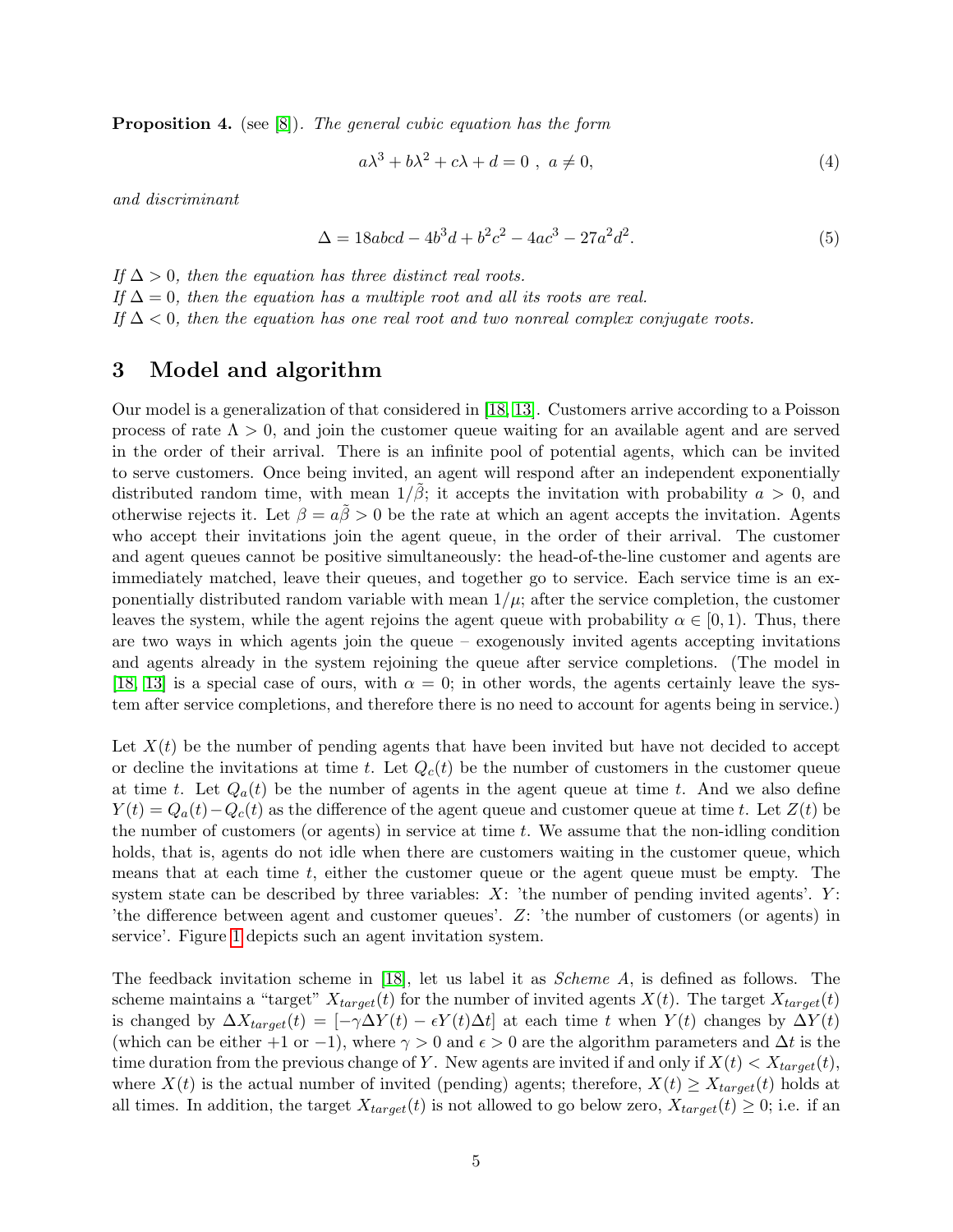

<span id="page-6-0"></span>Figure 1: An Agent Invitation System

update of  $X_{target}(t)$  makes it negative, its value is immediately reset to zero. Note that  $X_{target}(t)$ is not necessarily an integer.

Although the scheme we consider is same as in [\[18\]](#page-18-0), the model we apply it to is different. Namely, arrivals into the agent queue are not only due to invited agents accepting invitations, but also due to agents returning immediately after the service completions. As a result, the process describing the system evolution contains additional variable Z, and is more complicated.

To simplify our theoretical analysis, just as in [\[13\]](#page-17-0), we consider a "stylized" version of Scheme A, which has the same basic dynamics, but keeps  $X_{target}(t)$  integer and assumes that  $X(t) = X_{target}(t)$ at all times; the latter is equivalent to assuming that not only agent invitations can be issued instantly, but they can also be withdrawn at any time. Given these assumptions, when pending agents decline invitations, it has no impact on the system state, because  $X(t)$  is immediately "replenished" by inviting another agent. Therefore, in the analysis of stylized scheme, the events of declined invitations can be ignored.

Formally, the stylized scheme, which we label Scheme B, is defined as follows. There are four types of mutually independent, and independent of the past, events that affect the dynamics of  $X(t)$ ,  $Y(t)$  and  $Z(t)$  in a small time interval  $[t, t+dt]$ : (i) a customer arrival with probability  $\Lambda dt + o(dt)$ , (ii) an agent acceptance with probability  $\beta X(t)dt + o(dt)$ , (iii) an additional event with probability  $\epsilon|Y(t)|dt + o(dt)$ , and (iv) service completion with probability  $\mu Z(t)dt + o(dt)$ .

The changes at these event times are described as follows:

(i) Upon a customer arrival, if  $Y(t) > 0$ ,  $Z(t)$  changes by  $\Delta Z(t) = 1$ ; and if  $Y(t) \leq 0$ ,  $Z(t)$  changes by  $\Delta Z(t) = 0$ .  $Y(t)$  changes by  $\Delta Y(t) = -1$ , and  $X(t)$  changes by  $\Delta X(t) = \gamma$  (we assume that  $\gamma > 0$  is an integer).

(ii) Upon the acceptance of an invitation, if  $Y(t) < 0$ ,  $Z(t)$  changes by  $\Delta Z(t) = 1$ ; and if  $Y(t) \geq 0$ ,  $Z(t)$  changes by  $\Delta Z(t) = 0$ .  $Y(t)$  changes by  $\Delta Y(t) = 1$ , and  $X(t)$  changes by  $\Delta X(t) = -(\gamma \wedge X(t))$ , that is, the change is by  $-\gamma$  but  $X(t)$  is kept to be nonnegative.

(iii) Upon the third type of event, if  $X(t) \geq 1$ , the change  $\Delta X(t) = -sgn(Y(t))$  occurs; and if  $X(t) = 0$ , the change  $\Delta X(t) = 1$  occurs if  $Y(t) < 0$  and  $\Delta X(t) = 0$  if  $Y(t) \geq 0$ .

(iv) Upon the service completion, (a) with probability  $\alpha$ , if  $Y(t) < 0$ , the change  $\Delta Z(t) = -1+1 =$ 0 occurs; and if  $Y(t) \geq 0$ , the change  $\Delta Z(t) = -1$  occurs;  $Y(t)$  changes by  $\Delta Y(t) = 1$ , and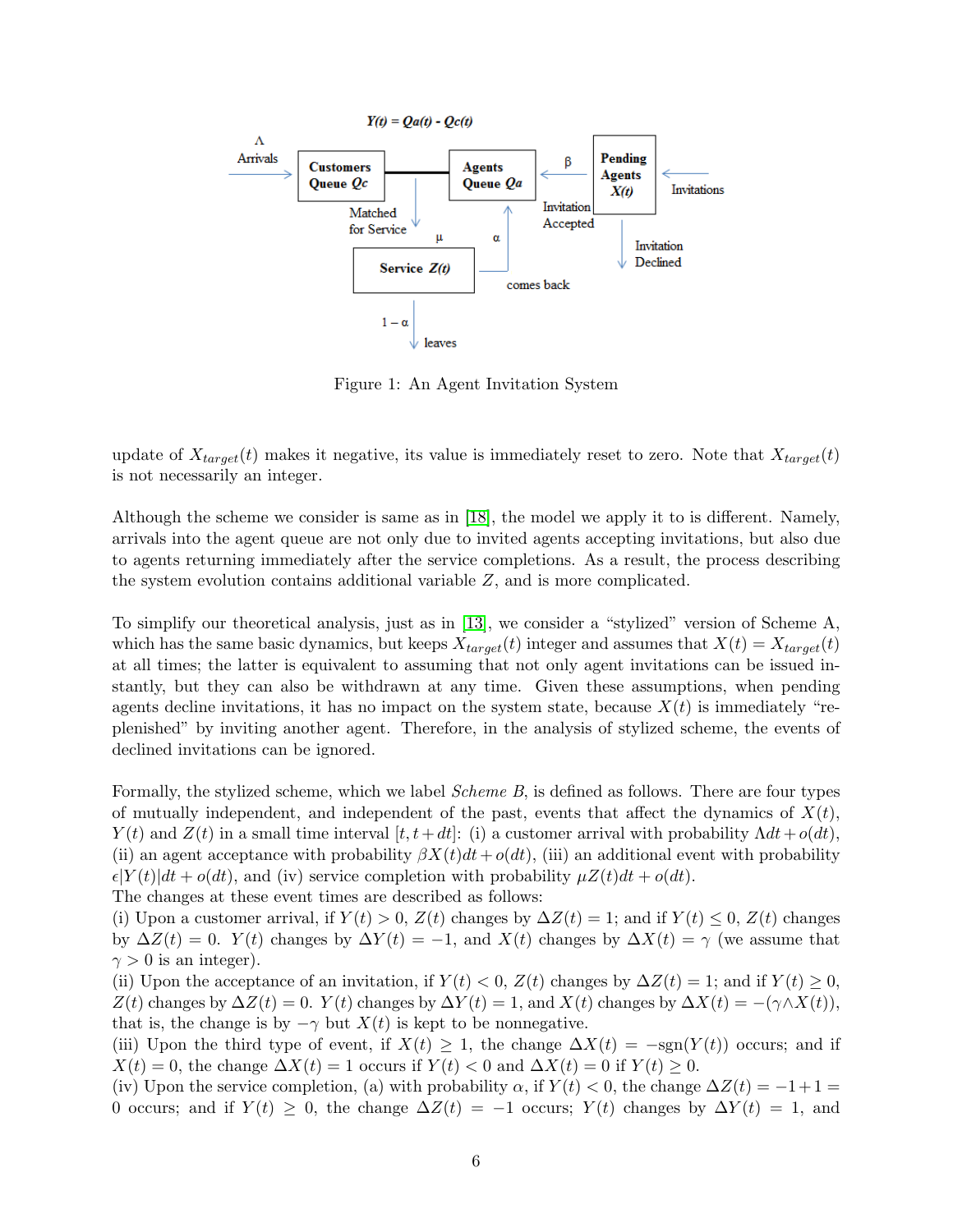$\Delta X(t) = -(\gamma \wedge X(t))$ . (b) With probability  $(1 - \alpha)$ ,  $Z(t)$  changes by  $\Delta Z(t) = -1$ .

## <span id="page-7-1"></span>4 Main Results

We consider a sequence of systems, indexed by a scaling parameter  $r \to \infty$ . In the system with index r, the arrival rate is  $\lambda r$ , while the parameters  $\alpha$ ,  $\beta$ ,  $\mu$ ,  $\epsilon$ ,  $\gamma$  are constant. The corresponding process is  $(X^r, Y^r, Z^r)$ , where  $X^r = (X^r(t), t \ge 0)$ ,  $Y^r = (Y^r(t), t \ge 0)$  and  $Z^r = (Z^r(t), t \ge 0)$ . We will center the values of  $X^r$ ,  $Y^r$ , and  $Z^r$  by  $\lambda r(1-\alpha)/\beta$ , 0, and  $\lambda r/\mu$ , respectively. These values are such that  $\beta X^r + \mu \alpha Z^r = \lambda r$ , which means that on average the arrival rate of agents into the agent queue matches the rate of customer arrivals. We define fluid-scaled processes with centering

$$
\begin{cases}\n\bar{X}^r = \frac{1}{r} \left( X^r - \frac{\lambda r (1 - \alpha)}{\beta} \right) \\
\bar{Y}^r = \frac{1}{r} Y^r \\
\bar{Z}^r = \frac{1}{r} \left( Z^r - \frac{\lambda r}{\mu} \right).\n\end{cases} \tag{6}
$$

Let  $W$  be the total number of customers and agents in the system. We know that  $Y$  is the difference between agent and customer queues (only one of those queues can be positive at any time since we have the non-idling condition) and  $Z$  is the number of customers (or agents) in service. From this,  $W = |Y| + 2Z$ , which is equivalent to  $Z = \frac{1}{2}$  $\frac{1}{2}(W - |Y|)$ . Instead of using the process  $(X, Y, Z)$ , we are using a new process  $(X, Y, W)$ . This process  $(X, Y, W)$  is more convenient for the analysis. We have new fluid-scaled processes with centering

<span id="page-7-3"></span>
$$
\begin{cases}\n\bar{X}^r = \frac{1}{r} \left( X^r - \frac{\lambda r (1 - \alpha)}{\beta} \right) \\
\bar{Y}^r = \frac{1}{r} Y^r \\
\bar{W}^r = \frac{1}{r} \left( W^r - \frac{2\lambda r}{\mu} \right).\n\end{cases} \tag{7}
$$

<span id="page-7-0"></span>**Theorem 1.** Consider a sequence of processes  $(\bar{X}^r, \bar{Y}^r, \bar{W}^r)$ ,  $r \to \infty$ , with deterministic initial states such that  $(\bar{X}^r(0), \bar{Y}^r(0), \bar{W}^r(0)) \to (x(0), y(0), w(0))$  for some fixed  $(x(0), y(0), w(0)) \in \mathbb{R}^3$ ,  $x(0) \geq -\frac{\lambda(1-\alpha)}{\beta}$ . Then, these processes can be constructed on a common probability space, so that the following holds. W.p.1, from any subsequence of  $r$ , there exists a further subsequence such that

$$
(\bar{X}^r, \bar{Y}^r, \bar{W}^r) \to (x, y, w) \quad u.o.c. \quad as \quad r \to \infty \tag{8}
$$

where  $(x, y, w)$  is a locally Lipschitz trajectory such that at any regular point  $t \geq 0$ 

$$
\begin{cases}\nx'(t) = \begin{cases}\n-\gamma y'(t) - \epsilon y, & \text{if } x(t) > -\frac{\lambda(1-\alpha)}{\beta} \\
[-\gamma y'(t) - \epsilon y] \vee 0, & \text{if } x(t) = -\frac{\lambda(1-\alpha)}{\beta}\n\end{cases} \\
y'(t) = \beta x + \frac{1}{2}\alpha\mu(w - |y|) \\
w'(t) = \beta x + \frac{1}{2}(\alpha - 2)\mu(w - |y|).\n\end{cases}
$$
\n(9)

A limit trajectory  $(x, y, w)$  specified in Theorem [1](#page-7-0) will be called a *fluid limit* starting from  $(x(0), y(0), w(0))$ .

Consider a dynamic system  $(x(t), y(t), w(t)) \in \mathbb{R}^3$ :

<span id="page-7-4"></span><span id="page-7-2"></span>
$$
\begin{cases}\nx'(t) = -\gamma y'(t) - \epsilon y \\
y'(t) = \beta x + \frac{1}{2} \alpha \mu (w - |y|) \\
w'(t) = \beta x + \frac{1}{2} (\alpha - 2) \mu (w - |y|).\n\end{cases}
$$
\n(10)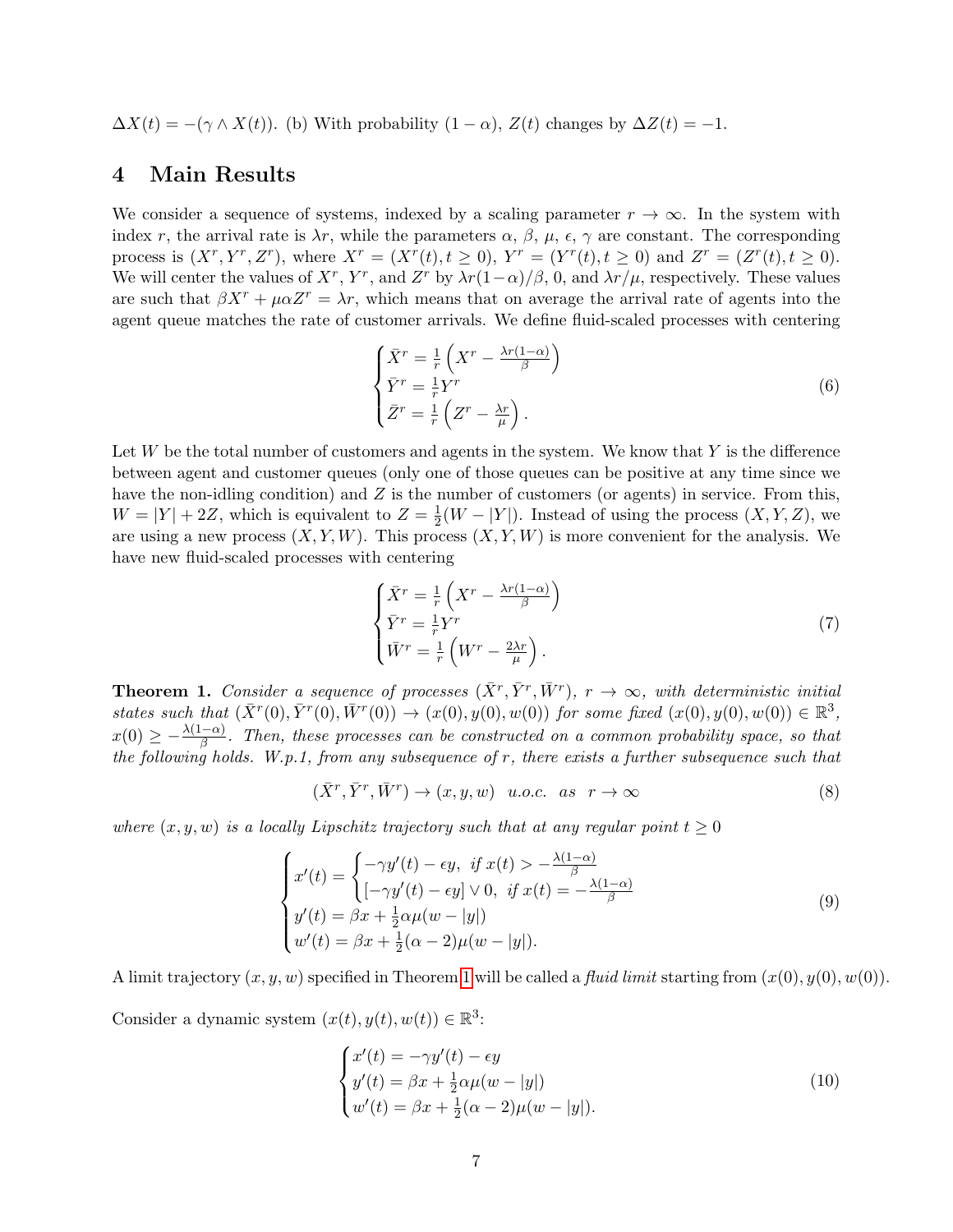This dynamic system describes the dynamics of fluid limit trajectories when the state is away from the boundary  $x = -\frac{\lambda(1-\alpha)}{\beta}$  $\frac{(-\alpha)}{\beta}$ . The *non-linear* system [\(10\)](#page-7-2) is a generalization of the linear system, considered in [\[13\]](#page-17-0). The latter is a special case of [\(10\)](#page-7-2) without variable w, and with  $\alpha = 0$ . The system in  $[13]$  is simply linear, while  $(10)$  has two domains, defined by the sign of y. The following result provides sufficient exponential stability conditions for the system [\(10\)](#page-7-2).

<span id="page-8-0"></span>**Theorem 2.** (Sufficient exponential stability conditions). For any set of positive  $\beta$ ,  $\mu$ , and  $\alpha \in$  $(0, 1)$ , there exist values of  $\gamma > 0$  and  $\epsilon > 0$  satisfying the following conditions

<span id="page-8-2"></span>
$$
\begin{cases} \frac{\beta\gamma^2}{4} < \epsilon < \frac{\beta\gamma^2}{2} \\ \epsilon > \frac{\beta\gamma^2}{2} - \left(\frac{\alpha\gamma\mu}{2} - \frac{(1-\alpha)\mu^2}{2\beta}\right) \\ \gamma > \frac{(1-\alpha)\mu}{\alpha\beta} .\end{cases} \tag{11}
$$

For the parameters, satisfying these conditions, common quadratic Lyapunov function (CQLF) of the system [\(10\)](#page-7-2) exists, and the system [\(10\)](#page-7-2) is exponentially stable.

We say that our fluid-limit system is *globally stable* if every fluid limit trajectory converges to the equilibrium point  $(0, 0, 0)$ ; we say that it is *locally stable* if every trajectory of the dynamic system [\(10\)](#page-7-2) converges to the equilibrium point  $(0, 0, 0)$ . Therefore, the conditions [\(11\)](#page-8-2) in Theorem [2](#page-8-0) are also sufficient for the local stability of our system.

## <span id="page-8-1"></span>5 Fluid scale analysis and proof of Theorem [1](#page-7-0)

In order to prove Theorem [1,](#page-7-0) it suffices to show that w.p.1 from any subsequence of r, we can choose a further subsequence, along which a u.o.c. convergence to a fluid limit holds.

Given the initial state  $(X^r(0), Y^r(0), W^r(0))$ , we construct the process  $(X^r, Y^r, W^r)$ , for all r, on the same probability space via a common set of independent Poisson process as follows:

<span id="page-8-4"></span><span id="page-8-3"></span>
$$
X^{r}(t) = G^{r}(t) + \left(-\min_{0 \le s \le t} G^{r}(s)\right) \vee 0,
$$
\n(12)

$$
G^{r}(t) = X^{r}(0) + \gamma N_{1}(\lambda rt) - \gamma N_{2} \left(\beta \int_{0}^{t} X^{r}(s)ds\right) - \gamma N_{4} \left(\alpha \mu \int_{0}^{t} \frac{1}{2} (W^{r}(s) - |Y^{r}(s)|)ds\right) + N_{5} \left(\epsilon \int_{0}^{t} (Y^{r}(s))^{-}ds\right) - N_{6} \left(\epsilon \int_{0}^{t} (Y^{r}(s))^{+}ds\right),
$$
\n(13)

$$
Y^{r}(t) = Y^{r}(0) + N_{2} \left( \beta \int_{0}^{t} X^{r}(s) ds \right) + N_{4} \left( \alpha \mu \int_{0}^{t} \frac{1}{2} (W^{r}(s) - |Y^{r}(s)|) ds \right) - N_{1}(\lambda r t), \qquad (14)
$$

$$
W^{r}(t) = W^{r}(0) + N_{1}(\lambda rt) + N_{2} \left( \int_{0}^{t} \beta X^{r}(s) ds \right) - N_{3} \left( \int_{0}^{t} 2(1 - \alpha) \mu \frac{1}{2} (W^{r}(s) - |Y^{r}(s)|) ds \right) - N_{4} \left( \int_{0}^{t} \alpha \mu \frac{1}{2} (W^{r}(s) - |Y^{r}(s)|) ds \right),
$$
\n(15)

and  $N_i(\cdot)$ ,  $i = 1, \ldots, 6$  are mutually independent unit-rate Poisson processes [\[14\]](#page-18-3).  $N_1$  is the process which drives customer arrivals.  $N_2$  is the process which drives the acceptance of invitations.  $N_3$  is the process which drives the service completions, with agents leaving the system.  $N_4$  is the process which drives the service completions, with agents coming back.  $N_5$  and  $N_6$  are the processes which drive the third type of event. W.p.1, for any r, relations  $(12)-(15)$  $(12)-(15)$  $(12)-(15)$  uniquely define the realization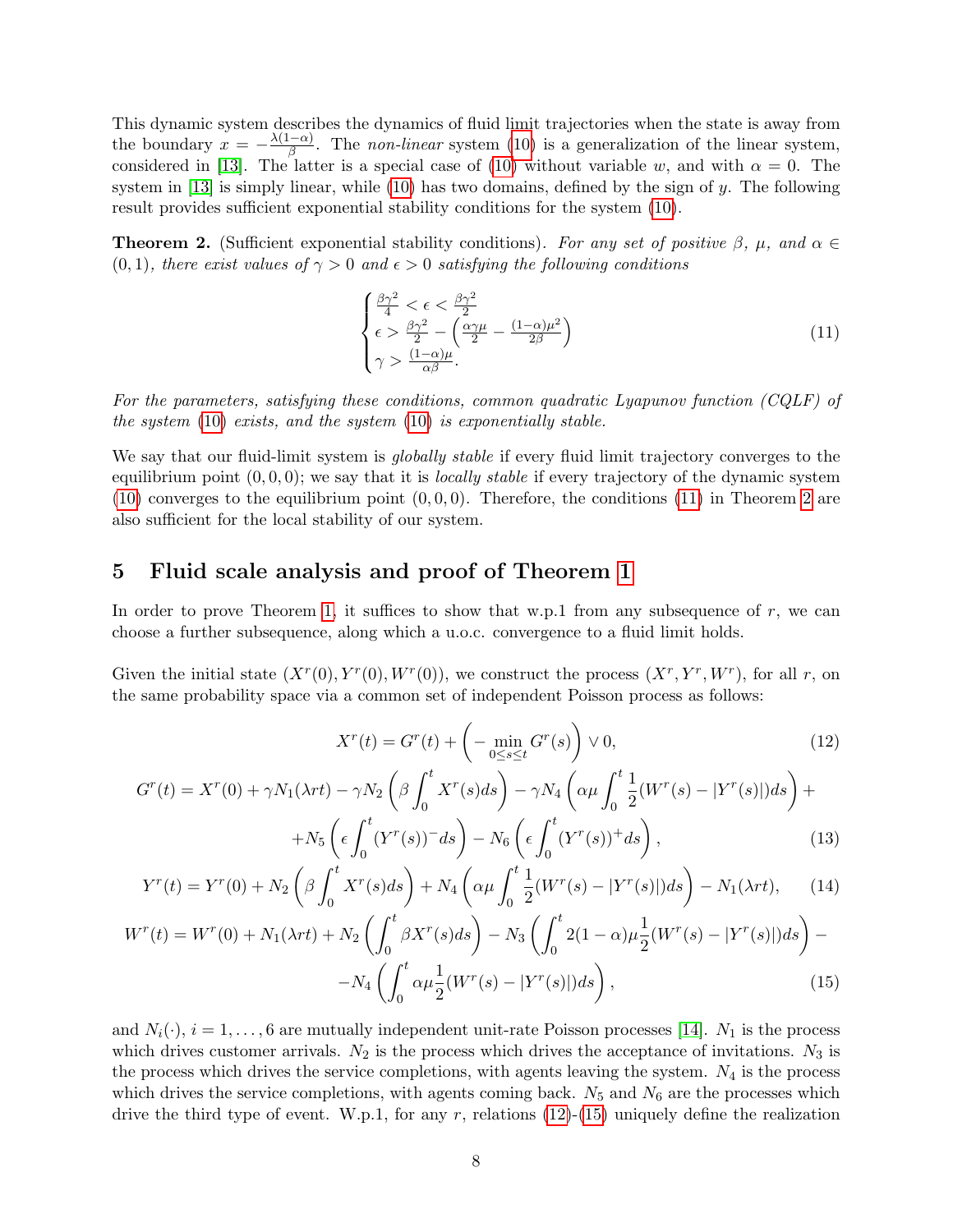of  $(X^r, Y^r, W^r)$  via the realizations of the driving processes  $N_i(\cdot)$ . Relation [\(12\)](#page-8-3), the "reflection" at zero, corresponds to the property that  $X<sup>r</sup>(t)$  cannot become negative.

The functional strong law of large numbers (FSLLN) holds for each Poisson process  $N_i$ :

<span id="page-9-0"></span>
$$
\frac{N_i(rt)}{r} \to t \ , \ r \to \infty \ , \ u.o.c., \ w.p.1.
$$
 (16)

We consider the sequence of associated fluid-scaled processes  $(\bar{X}^r, \bar{Y}^r, \bar{W}^r)$  as defined in [\(7\)](#page-7-3). (Note that these processes are centered.) Let a constant  $m > ||(x(0), y(0), w(0)||$  be fixed. For each r, on the same probability space as  $(\bar{X}^r, \bar{Y}^r, \bar{W}^r)$ , let us define a modified fluid-scaled process  $(\bar{X}_m^r, \bar{Y}_m^r, \bar{W}_m^r)$ . Let  $(\bar{X}_m^r, \bar{Y}_m^r, \bar{W}_m^r)$  start from the same initial state as  $(\bar{X}^r, \bar{Y}^r, \bar{W}^r)$ , i.e.,  $(\bar{X}_m^r(0), \bar{Y}_m^r(0), \bar{W}_m^r(0)) = (\bar{X}^r(0), \bar{Y}^r(0), \bar{W}^r(0)).$  The modified process  $(\bar{X}_m^r, \bar{Y}_m^r, \bar{W}_m^r)$  follows the same path as  $(\bar{X}^r, \bar{Y}^r, \bar{W}^r)$  until the first time that  $\|(\bar{X}^r(t), \bar{Y}^r(t), \bar{W}^r(t))\| \geq m$ . Denote this time by  $\tau_m^r$ . We then freeze the process  $(\bar{X}_m^r, \bar{Y}_m^r, \bar{W}_m^r)$  at the value  $(\bar{X}^r(\tau_m^r), \bar{Y}^r(\tau_m^r), \bar{W}^r(\tau_m^r))$ , i.e.  $(\bar{X}_m^r(t), \bar{Y}_m^r(t), \bar{W}_m^r(t)) = (\bar{X}^r(\tau_m^r), \bar{Y}^r(\tau_m^r), \bar{W}^r(\tau_m^r))$  for all  $t \geq \tau_m^r$ .

**Lemma 1.** Fix  $(x(0), y(0), w(0))$  and a finite constant  $m > ||(x(0), y(0), w(0))||$ . Then, w.p.1 for any subsequence of r, there exists a further subsequence, along which  $(\bar{X}_m^r, \bar{Y}_m^r, \bar{W}_m^r)$  converges u.o.c. to a Lipschitz continuous trajectory  $(x_m, y_m, w_m)$ , which satisfies properties [\(9\)](#page-7-4) at any regular time  $t \geq 0$  such that  $\|(x_m(t), y_m(t), w_m(t))\| < m$ .

*Proof.* For the modified fluid-scaled processes  $(\bar{X}_m^r, \bar{Y}_m^r, \bar{W}_m^r)$ , we define the associated counting processes for upward and downward jumps. For  $t \leq \tau_m^r$ ,

$$
\bar{X}_{m}^{r\dagger}(t) = r^{-1}\gamma N_{1}(\lambda rt) + r^{-1}N_{5} \left(\epsilon r \int_{0}^{t} (\bar{Y}_{m}^{r}(s))^{-} ds\right),\tag{17}
$$
\n
$$
\bar{X}_{m}^{r\dagger}(t) = r^{-1}\gamma N_{2} \left(\beta r \int_{0}^{t} \left[\bar{X}_{m}^{r}(s) + \frac{\lambda(1-\alpha)}{\beta}\right] ds\right) +
$$
\n
$$
+r^{-1}\gamma N_{4} \left(\frac{1}{2}\alpha\mu r \int_{0}^{t} \left[\bar{W}_{m}^{r}(s) + \frac{2\lambda}{\mu} - |\bar{Y}_{m}^{r}(s)|\right] ds\right) + r^{-1}N_{6} \left(\epsilon r \int_{0}^{t} (\bar{Y}_{m}^{r}(s))^{+} ds\right),\tag{18}
$$
\n
$$
\bar{Y}_{m}^{r\dagger}(t) = r^{-1}N_{2} \left(\beta r \int_{0}^{t} \left[\bar{X}_{m}^{r}(s) + \frac{\lambda(1-\alpha)}{\beta}\right] ds\right) + r^{-1}N_{4} \left(\frac{1}{2}\alpha\mu r \int_{0}^{t} \left[\bar{W}_{m}^{r}(s) + \frac{2\lambda}{\mu} - |\bar{Y}_{m}^{r}(s)|\right] ds\right)
$$

$$
\begin{array}{c}\n(19)\n\end{array}
$$

,

$$
\bar{Y}_m^{r\downarrow}(t) = r^{-1} N_1(\lambda r t),\tag{20}
$$

$$
\bar{W}_m^{r\uparrow}(t) = r^{-1} N_1(\lambda r t) + r^{-1} N_2 \left( \beta r \int_0^t \left[ \bar{X}_m^r(s) + \frac{\lambda(1-\alpha)}{\beta} \right] ds \right),\tag{21}
$$

$$
\bar{W}_m^{r\downarrow}(t) = r^{-1} N_3 \left( (1 - \alpha)\mu r \int_0^t \left[ \bar{W}_m^r(s) + \frac{2\lambda}{\mu} - |\bar{Y}_m^r(s)| \right] ds \right) +
$$
  
 
$$
+ r^{-1} N_4 \left( \frac{1}{2} \alpha \mu r \int_0^t \left[ \bar{W}_m^r(s) + \frac{2\lambda}{\mu} - |\bar{Y}_m^r(s)| \right] ds \right), \tag{22}
$$

and for  $t > \tau_m^r$ , all these counting processes are frozen at their values at time  $\tau_m^r$ , that is,

$$
\begin{cases}\n\bar{X}_{m}^{r\uparrow}(t) = \bar{X}_{m}^{r\uparrow}(\tau_{m}^{r}), \ \bar{X}_{m}^{r\downarrow}(t) = \bar{X}_{m}^{r\downarrow}(\tau_{m}^{r}), \\
\bar{Y}_{m}^{r\uparrow}(t) = \bar{Y}_{m}^{r\uparrow}(\tau_{m}^{r}), \ \bar{Y}_{m}^{r\downarrow}(t) = \bar{Y}_{m}^{r\downarrow}(\tau_{m}^{r}), \\
\bar{W}_{m}^{r\uparrow}(t) = \bar{W}_{m}^{r\uparrow}(\tau_{m}^{r}), \ \bar{W}_{m}^{r\downarrow}(t) = \bar{W}_{m}^{r\downarrow}(\tau_{m}^{r}).\n\end{cases}
$$
\n(23)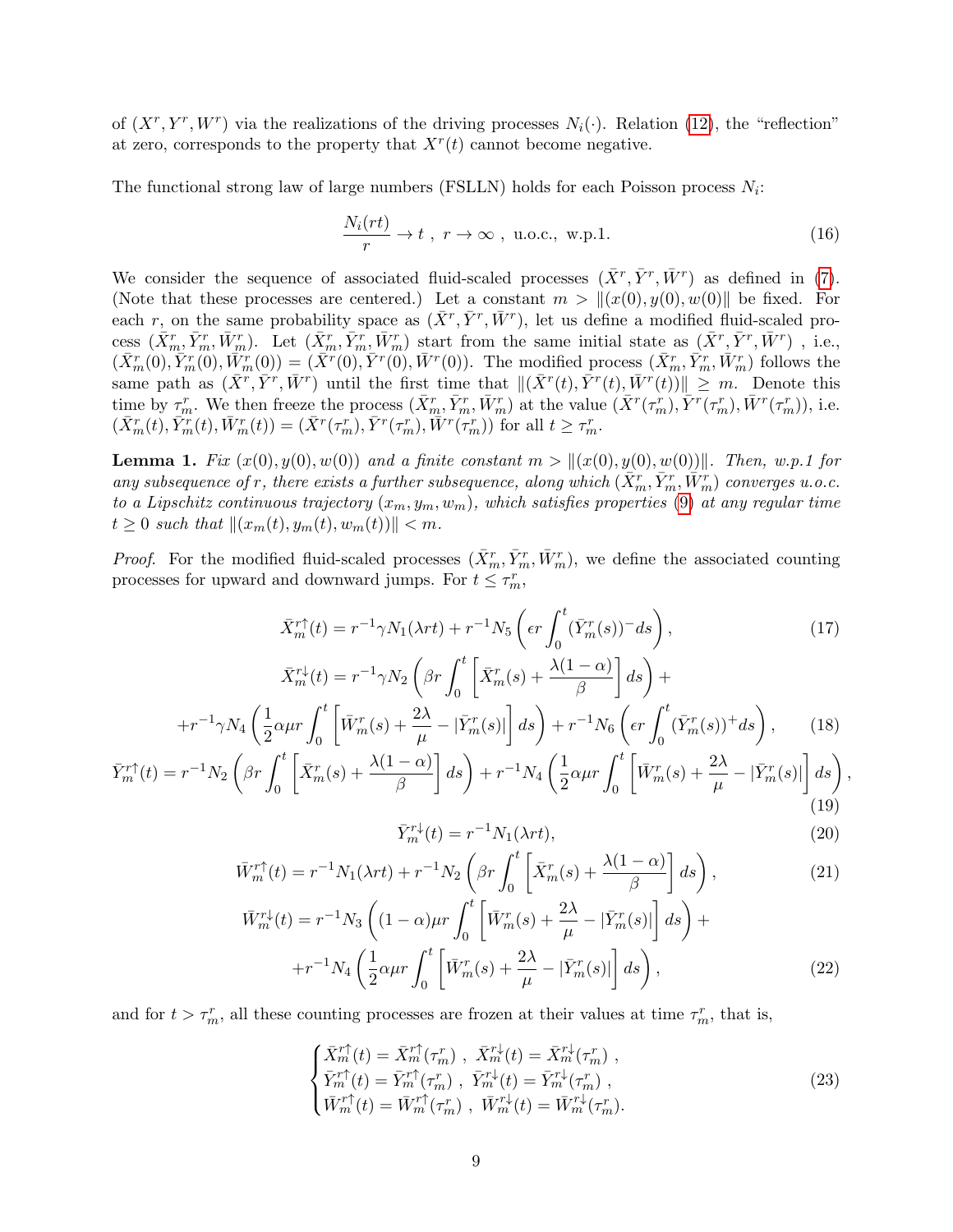Using the relations [\(12\)](#page-8-3)-[\(15\)](#page-8-4) and the fact that for  $0 \le t \le \tau_m^r$  the original process  $(\bar{X}^r, \bar{Y}^r, \bar{W}^r)$ and the modified process  $(\bar{X}_m^r, \bar{Y}_m^r, \bar{W}_m^r)$  coincide, we have for all  $t \geq 0$ ,

$$
\bar{X}_m^r(t) = \bar{G}_m^r(t) + \left( -\lambda (1 - \alpha) / \beta - \min_{0 \le s \le t} \bar{G}_m^r(s) \right) \vee 0,\tag{24}
$$

$$
\bar{G}_m^r(t) = \bar{X}^r(0) + \bar{X}_m^{r\uparrow}(t) - \bar{X}_m^{r\downarrow}(t),\tag{25}
$$

$$
\bar{Y}_m^r(t) = \bar{Y}^r(0) + \bar{Y}_m^{r\dagger}(t) - \bar{Y}_m^{r\downarrow}(t),\tag{26}
$$

$$
\overline{W}_m^r(t) = \overline{W}^r(0) + \overline{W}_m^{r\dagger}(t) - \overline{W}_m^{r\downarrow}(t). \tag{27}
$$

The counting processes  $\bar{X}_m^{r\uparrow}$ ,  $\bar{X}_m^{r\downarrow}$ ,  $\bar{Y}_m^{r\uparrow}$ ,  $\bar{Y}_m^{r\downarrow}$ ,  $\bar{W}_m^{r\uparrow}$ ,  $\bar{W}_m^{r\downarrow}$  are non-decreasing. Using the Functional Strong Law of Large Number (FSLLN) [\(16\)](#page-9-0) and the fact that the processes  $\bar{X}_m^r$ ,  $\bar{Y}_m^r$ , and  $\bar{W}_m^r$  are uniformly bounded by construction, we see that w.p.1. for any subsequence of  $r$ , there exists a further subsequence along which the set of trajectories  $(\bar{X}_m^{r\uparrow}, \bar{X}_m^{r\downarrow}, \bar{Y}_m^{r\uparrow}, \bar{Y}_m^{r\downarrow}, \bar{W}_m^{r\uparrow}, \bar{W}_m^{r\downarrow})$  converges u.o.c. to a set of non-decreasing Lipschitz continuous functions  $(x_m^{\uparrow}, x_m^{\downarrow}, y_m^{\uparrow}, y_m^{\downarrow}, w_m^{\uparrow}, w_m^{\downarrow})$ . But then the u.o.c. convergence of  $(\bar{X}_m^r, \bar{Y}_m^r, \bar{W}_m^r, \bar{G}_m^r)$  to a set of Lipschitz continuous functions  $(x_m, y_m, w_m, g_m)$ holds, where

$$
x_m(t) = g_m(t) + \left(-\lambda(1-\alpha)/\beta - \min_{0 \le s \le t} g_m(s)\right) \vee 0,\tag{28}
$$

$$
g_m(t) = x(0) + x_m^{\uparrow}(t) - x_m^{\downarrow}(t),
$$
\n(29)

$$
y_m(t) = y(0) + y_m^{\dagger}(t) - y_m^{\dagger}(t),
$$
\n(30)

$$
w_m(t) = w(0) + w_m^{\uparrow}(t) - w_m^{\downarrow}(t),
$$
\n(31)

and the following holds for t before fluid trajectory hits  $\|(x_m(t), y_m(t), w_m(t))\| = m$ 

$$
x_m^{\uparrow}(t) = \gamma \lambda t + \epsilon \int_0^t y_m^-(s) ds,
$$
\n(32)

$$
x_m^{\downarrow}(t) = \gamma \beta \int_0^t \left( x_m(s) + \frac{\lambda(1-\alpha)}{\beta} \right) ds + \frac{1}{2} \gamma \alpha \mu \int_0^t \left( w_m(s) + \frac{2\lambda}{\mu} - |y_m(s)| \right) ds + \epsilon \int_0^t y_m^+(s) ds,
$$
\n(33)

$$
y_m^{\uparrow}(t) = \beta \int_0^t \left( x_m(s) + \frac{\lambda(1-\alpha)}{\beta} \right) ds + \frac{1}{2} \alpha \mu \int_0^t \left( w_m(s) + \frac{2\lambda}{\mu} - |y_m(s)| \right) ds, \tag{34}
$$

$$
y_m^{\downarrow}(t) = \lambda t,\tag{35}
$$

$$
w_m^{\uparrow}(t) = \lambda t + \beta \int_0^t \left( x_m(s) + \frac{\lambda(1-\alpha)}{\beta} \right) ds,
$$
\n(36)

$$
w_m^{\downarrow}(t) = (1 - \alpha)\mu \int_0^t \left( w_m(s) + \frac{2\lambda}{\mu} - |y_m(s)| \right) ds + \frac{1}{2} \alpha \mu \int_0^t \left( w_m(s) + \frac{2\lambda}{\mu} - |y_m(s)| \right) ds. \tag{37}
$$

It is easy to verify that, for t before fluid trajectory hits  $\|(x_m(t), y_m(t), w_m(t))\| = m$ 

$$
\begin{cases}\nx'_m(t) = \begin{cases}\n-\gamma \beta x_m - \frac{1}{2} \gamma \alpha \mu w_m + \frac{1}{2} \gamma \alpha \mu |y_m| - \epsilon y_m, & \text{if } x_m(t) > -\frac{\lambda(1-\alpha)}{\beta} \\
[-\gamma \beta x_m - \frac{1}{2} \gamma \alpha \mu w_m + \frac{1}{2} \gamma \alpha \mu |y_m| - \epsilon y_m] \vee 0, & \text{if } x_m(t) = -\frac{\lambda(1-\alpha)}{\beta}\n\end{cases} \\
y'_m(t) = \beta x_m + \frac{1}{2} \alpha \mu (w_m - |y_m|) \\
w'_m(t) = \beta x_m + \frac{1}{2} (\alpha - 2) \mu (w_m - |y_m|)\n\end{cases}
$$
\n(38)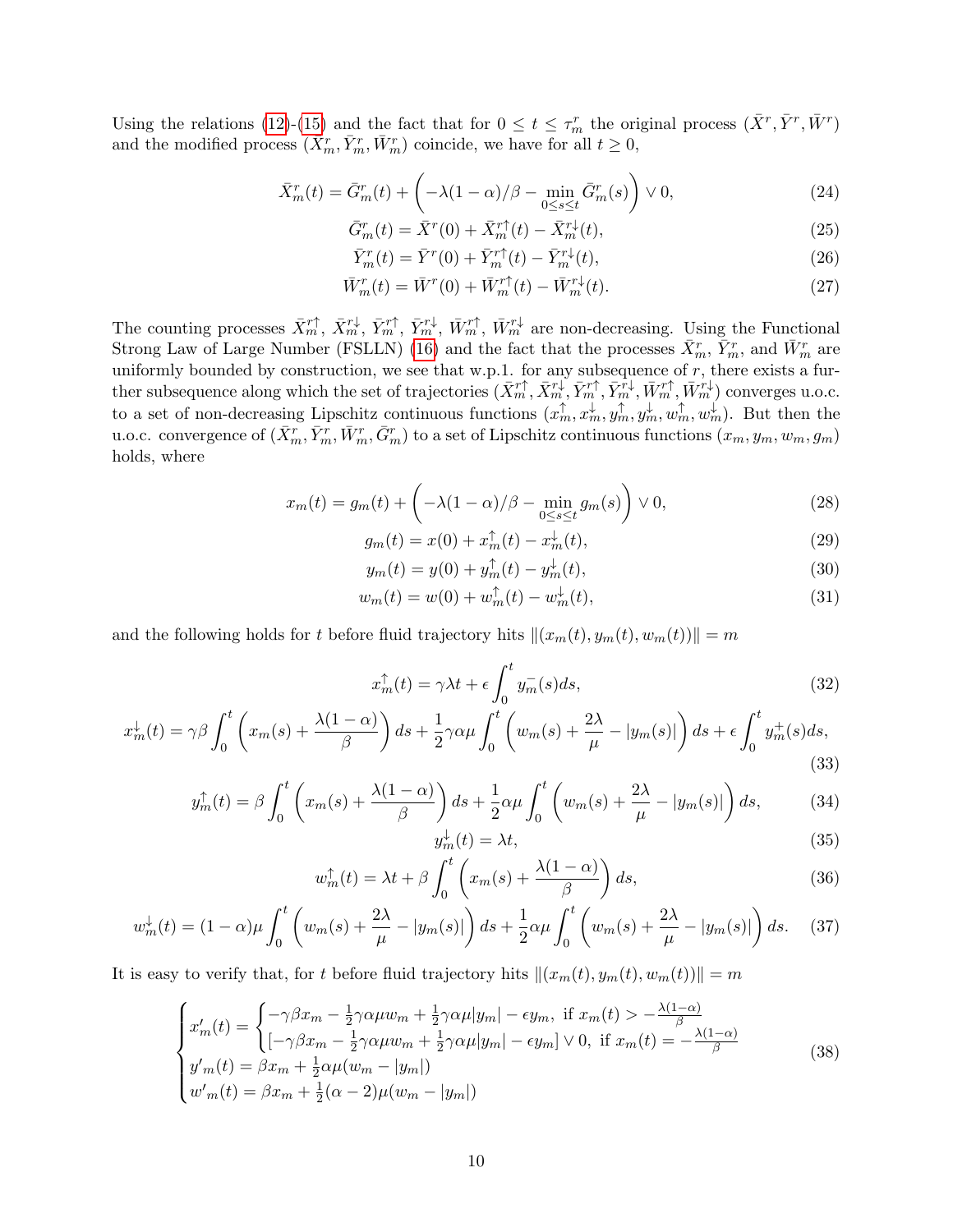which is equivalent to

$$
\begin{cases}\nx'_m(t) = \begin{cases}\n-\gamma y'_m(t) - \epsilon y_m, & \text{if } x_m(t) > -\frac{\lambda(1-\alpha)}{\beta} \\
[-\gamma y'_m(t) - \epsilon y_m] \vee 0, & \text{if } x_m(t) = -\frac{\lambda(1-\alpha)}{\beta}\n\end{cases} \\
y'_m(t) = \beta x_m + \frac{1}{2} \alpha \mu (w_m - |y_m|) \\
w'_m(t) = \beta x_m + \frac{1}{2} (\alpha - 2) \mu (w_m - |y_m|).\n\end{cases} \tag{39}
$$

This means properties [\(9\)](#page-7-4) hold for the trajectory  $(x_m, y_m, w_m)$ . This completes the proof.  $\Box$ 

Conclusion of the proof of Theorem [1](#page-7-0). It is obvious that inequality  $\frac{d}{dt}||(x_m(t), y_m(t), w_m(t))|| \le$  $C\|(x_m(t), y_m(t), w_m(t))\|$  holds for any m, and some common  $C > 0$ . From Gronwall's inequality [\[4\]](#page-17-12), we have  $\|(x_m(t), y_m(t), w_m(t))\| \leq \|(x(0), y(0), w(0))\|e^{Ct}$  for  $t \geq 0$ . For a given  $(x(0), y(0), w(0)),$ let us fix  $T_l > 0$  and choose  $m_l > ||(x(0), y(0), w(0)||e^{CT_l}$ . For this  $T_l > 0$ , there exists a subsequence  $r^l$ , along which  $(\bar{X}^r, \bar{Y}^r, \bar{W}^r)$  converges uniformly to  $(x_{m_l}, y_{m_l}, w_{m_l})$ , which satisfies prop-erties [\(9\)](#page-7-4), at any  $t \in [0, T_l]$ . The limit trajectory  $(x_{m_l}, y_{m_l}, w_{m_l})$  does not hit  $m_l$  in  $[0, T_l]$ . Subsequence  $r^l = \{r_1^l, r_2^l, \dots\}$  is such that, w.p.1, for all sufficiently large r along the subsequence  $r^l$ ,  $(\bar{X}^r(t), \bar{Y}^r(t), \bar{W}^r(t)) = (\bar{X}^r_{m_l}(t), \bar{Y}^r_{m_l}(t), \bar{W}^r_{m_l}(t))$  at any  $t \in [0, T_l]$ . We consider a sequence  $T_1, T_2, \ldots, \rightarrow \infty$ . We construct a subsequence  $r^*$  by using Cantor's diagonal process [\[16\]](#page-18-4) from subsequences  $r^1, r^2, \ldots (r^1 \supseteq r^2 \supseteq \ldots)$  corresponding to  $T_1, T_2, \ldots$ , respectively (i.e.  $r_1^* = r_1^1$ ,  $r_2^* = r_2^2, \ldots$ ). Clearly, for this subsequence  $r^*$ , w.p.1,  $(\bar{X}^r, \bar{Y}^r, \bar{W}^r)$  converges u.o.c. to  $(x, y, w)$ , which satisfies properties [\(9\)](#page-7-4), at any regular point  $t \in [0, \infty)$ .  $\Box$ 

## <span id="page-11-0"></span>6 Proof of Theorem [2](#page-8-0)

We use the machinery of Common Quadratic Lyapunov Functions (CQLF) to approach the stability of fluid limits, i.e. their convergence to the unique equilibrium point  $(0, 0, 0)$  [\[10\]](#page-17-9)[\[17\]](#page-18-1).

System [\(10\)](#page-7-2) is a switched linear system with  $m = 2$ . Namely, for  $y \ge 0$ ,

$$
\begin{cases}\nx'(t) = (-\gamma \beta) x + \left(\frac{1}{2}\gamma \alpha \mu - \epsilon\right) y + \left(-\frac{1}{2}\gamma \alpha \mu\right) w \\
y'(t) = (\beta) x + \left(-\frac{1}{2}\alpha \mu\right) y + \left(\frac{1}{2}\alpha \mu\right) w \\
w'(t) = (\beta) x + \left(-\frac{1}{2}(\alpha - 2)\mu\right) y + \left(\frac{1}{2}(\alpha - 2)\mu\right) w\n\end{cases}
$$
\n(40)

and for  $y < 0$ ,

$$
\begin{cases}\nx'(t) = (-\gamma \beta) x + (-\frac{1}{2}\gamma \alpha \mu - \epsilon) y + (-\frac{1}{2}\gamma \alpha \mu) w \\
y'(t) = (\beta) x + (\frac{1}{2}\alpha \mu) y + (\frac{1}{2}\alpha \mu) w \\
w'(t) = (\beta) x + (\frac{1}{2}(\alpha - 2)\mu) y + (\frac{1}{2}(\alpha - 2)\mu) w.\n\end{cases} \tag{41}
$$

We can rewrite the systems above as two linear time-invariant systems  $u'(t) = A^+u(t)$  and  $u'(t) =$  $A^{-}u(t)$ , where  $u(t) = (x(t), y(t), w(t))^{T}$  and

<span id="page-11-1"></span>
$$
A^{+} = \begin{pmatrix} -\gamma \beta & \frac{1}{2}\gamma \alpha \mu - \epsilon & -\frac{1}{2}\gamma \alpha \mu \\ \beta & -\frac{1}{2}\alpha \mu & \frac{1}{2}\alpha \mu \\ \beta & -\frac{1}{2}(\alpha - 2)\mu & \frac{1}{2}(\alpha - 2)\mu \end{pmatrix}
$$
(42)

<span id="page-11-3"></span>and

<span id="page-11-2"></span>
$$
A^{-} = \begin{pmatrix} -\gamma \beta & -\frac{1}{2}\gamma \alpha \mu - \epsilon & -\frac{1}{2}\gamma \alpha \mu \\ \beta & \frac{1}{2}\alpha \mu & \frac{1}{2}\alpha \mu \\ \beta & \frac{1}{2}(\alpha - 2)\mu & \frac{1}{2}(\alpha - 2)\mu \end{pmatrix}.
$$
 (43)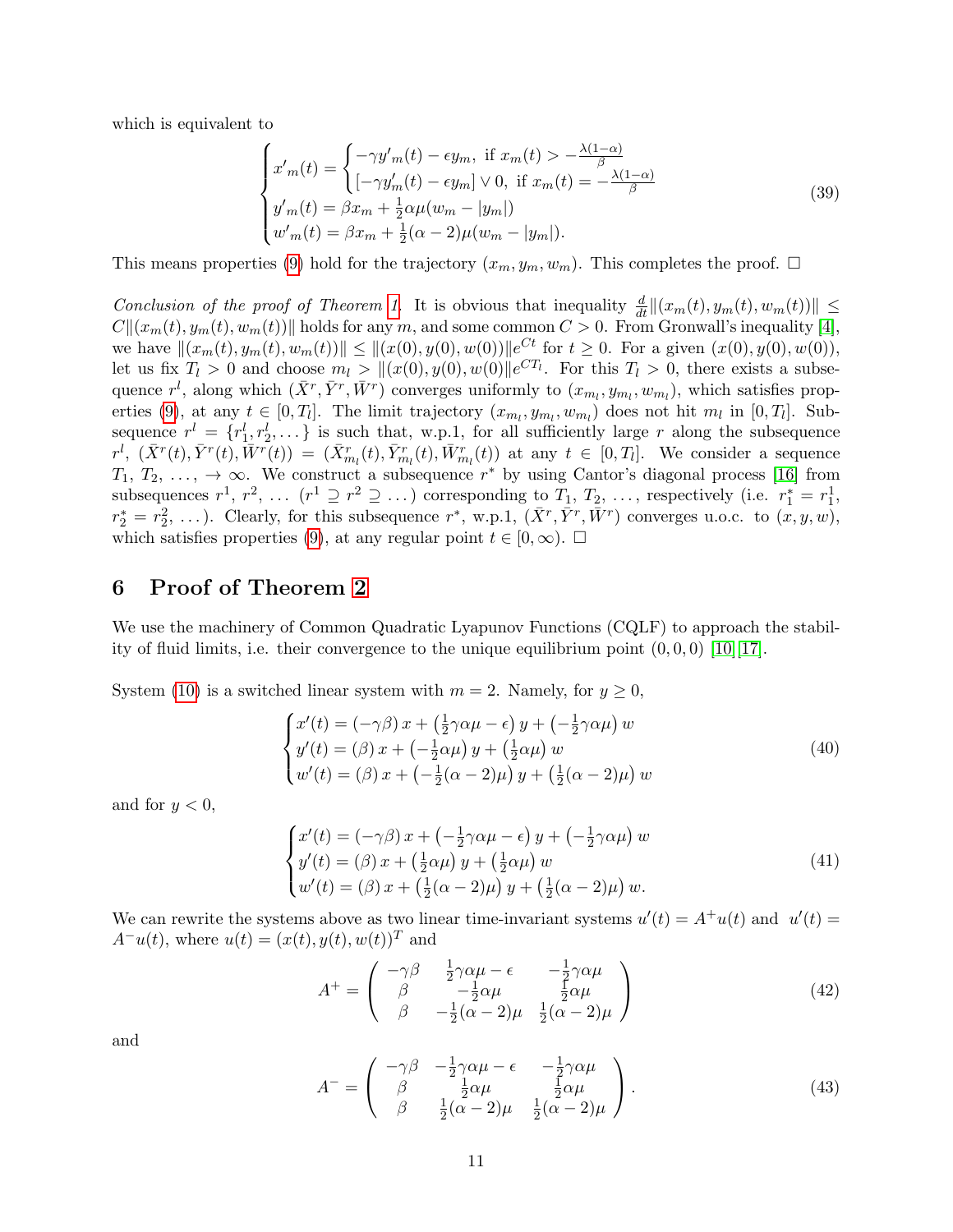**Lemma 2.** Matrix  $A^+$  in [\(42\)](#page-11-1) is Hurwitz for all positive  $\beta$ ,  $\gamma$ ,  $\mu$ ,  $\epsilon$  and  $\alpha \in (0,1)$ .

*Proof.* The characteristic equation of  $A^+$  is  $\det(A^+ - \lambda I) = 0$ , which is equivalent to

$$
\lambda^3 + (\beta \gamma + \mu)\lambda^2 + (\beta \epsilon + \beta \gamma \mu)\lambda + \beta \epsilon \mu = 0.
$$
 (44)

By Proposition [3,](#page-4-2) it suffices to verify that

<span id="page-12-0"></span>
$$
\beta \gamma + \mu > 0 \; , \; \beta \epsilon + \beta \gamma \mu > 0 \; , \; \beta \epsilon \mu > 0, \tag{45}
$$

and

$$
(\beta \gamma + \mu)(\beta \epsilon + \beta \gamma \mu) - \beta \epsilon \mu = \beta^2 \gamma^2 \mu + \beta^2 \gamma \epsilon + \beta \gamma \mu^2 > 0.
$$
 (46)

Conditions [\(45\)](#page-12-0) and [\(46\)](#page-12-1) are obviously true.  $\Box$ 

<span id="page-12-4"></span>**Lemma 3.** Matrix  $A^-$  in [\(43\)](#page-11-2) is Hurwitz for positive  $\beta$ ,  $\gamma$ ,  $\mu$ ,  $\epsilon$ , and  $\alpha \in (0,1)$ , satisfying

<span id="page-12-5"></span><span id="page-12-2"></span><span id="page-12-1"></span>
$$
\left(\frac{\beta\gamma}{\mu} + (1 - \alpha)\right)\left(\frac{\gamma\mu}{\epsilon} + 1\right) > 1. \tag{47}
$$

*Proof.* The characteristic equation of  $A^-$  is  $\det(A^- - \lambda I) = 0$ , which is equivalent to

$$
\lambda^3 + (\beta \gamma + \mu (1 - \alpha))\lambda^2 + (\beta \epsilon + \beta \gamma \mu)\lambda + \beta \epsilon \mu = 0.
$$
 (48)

By Proposition [3,](#page-4-2) it suffices to verify that

$$
\beta \gamma + \mu (1 - \alpha) > 0 , \ \beta \epsilon + \beta \gamma \mu > 0 , \ \beta \epsilon \mu > 0, \tag{49}
$$

and

$$
(\beta\gamma+\mu(1-\alpha))(\beta\epsilon+\beta\gamma\mu)-\beta\epsilon\mu>0
$$
 which is equivalent to 
$$
\left(\frac{\beta\gamma}{\mu}+(1-\alpha)\right)\left(\frac{\gamma\mu}{\epsilon}+1\right)>1.
$$

Conditions [\(49\)](#page-12-2) are obviously true.  $\Box$ 

<span id="page-12-6"></span>**Lemma 4.** For  $\beta > 0$ ,  $\mu > 0$  and  $\alpha \in (0,1)$ , there exists a pair of  $\gamma > 0$  and  $\epsilon > 0$  satisfying conditions

<span id="page-12-3"></span>
$$
\begin{cases} \frac{\beta\gamma^2}{4} < \epsilon < \frac{\beta\gamma^2}{2} \\ \epsilon > \frac{\beta\gamma^2}{2} - \left(\frac{\alpha\gamma\mu}{2} - \frac{(1-\alpha)\mu^2}{2\beta}\right) \\ \gamma > \frac{(1-\alpha)\mu}{\alpha\beta} .\end{cases} \tag{50}
$$

Moreover, conditions [\(50\)](#page-12-3) imply matrix  $A^-$  being Hurwitz.

*Proof.* For  $\beta > 0$ ,  $\mu > 0$  and  $\alpha \in (0,1)$ , we have  $\frac{(1-\alpha)\mu}{\alpha\beta} > 0$ . Hence, we can always find a value of  $\gamma > 0$  satisfying the third condition of [\(50\)](#page-12-3). And from the third condition of (50), we have

$$
\frac{\alpha \gamma \mu}{2} - \frac{(1 - \alpha)\mu^2}{2\beta} > 0.
$$
\n(51)

Hence, we can always find a value of  $\epsilon > 0$  satisfying conditions

$$
\begin{cases} \frac{\beta\gamma^2}{4} < \epsilon < \frac{\beta\gamma^2}{2} \\ \epsilon > \frac{\beta\gamma^2}{2} - \left(\frac{\alpha\gamma\mu}{2} - \frac{(1-\alpha)\mu^2}{2\beta}\right). \end{cases} \tag{52}
$$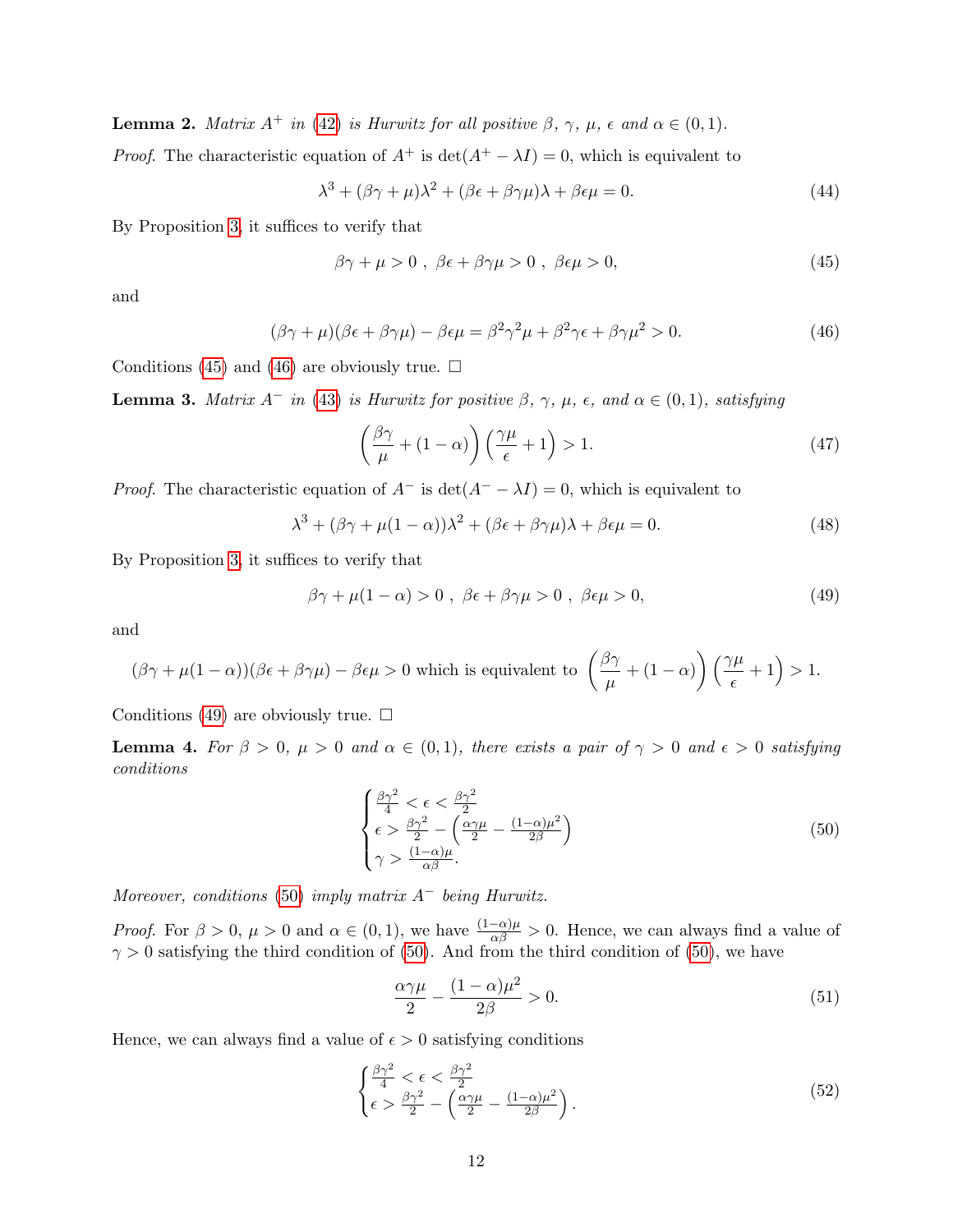As shown in the proof of Lemma [3,](#page-12-4) matrix  $A^-$  when

$$
(\beta\gamma+\mu(1-\alpha))(\beta\epsilon+\beta\gamma\mu)-\beta\epsilon\mu=\beta^2\gamma\epsilon+\beta\epsilon\mu(1-\alpha)+\beta^2\gamma^2\mu+\beta\gamma\mu^2(1-\alpha)-\beta\epsilon\mu>0.
$$

For positive  $\beta$ ,  $\gamma$ ,  $\mu$ ,  $\epsilon$ , and  $\alpha \in (0,1)$ , the condition  $\beta^2 \gamma^2 \mu - \beta \epsilon \mu > 0$  or, equivalently,  $\epsilon < \gamma^2 \beta$ implies condition [\(47\)](#page-12-5). It means that, if  $\epsilon < \gamma^2 \beta$ , then A<sup>-</sup> is Hurwitz. But, the conditions [\(50\)](#page-12-3) imply  $\epsilon < \gamma^2 \beta$ .  $\Box$ 

Conclusion of the proof of Theorem [2](#page-8-0). The characteristic equation of  $A^+A^-$  is

$$
\lambda^3 - (\mu^2 - \alpha \mu^2 + \beta^2 \gamma^2 - 2\beta \epsilon - \alpha \beta \gamma \mu) \lambda^2 + (\beta^2 \epsilon^2 + \beta^2 \gamma^2 \mu^2 - 2\beta \epsilon \mu^2 + \alpha \beta \epsilon \mu^2) \lambda - \beta^2 \epsilon^2 \mu^2 = 0.
$$
\n(53)

(Expression [\(53\)](#page-13-0) is obtained with the help of MATLAB symbolic calculation.) By Proposition [4,](#page-4-3) if  $\Delta$  < 0, then the equation has one real root and two nonreal complex conjugate roots. It is well known that the determinant of a square matrix  $A^+A^-$  is the product of its eigenvalues. We have  $\det(A^+A^-) = \lambda_1\lambda_2\lambda_3 = \beta^2\epsilon^2\mu^2 > 0$ . Therefore, one of the roots must be a real positive. We see that it will suffice to show that  $\Delta < 0$  to demonstrate  $A^+A^-$  could have no negative real eigenvalues. From [\(53\)](#page-13-0), we have

<span id="page-13-0"></span>
$$
\begin{cases}\na = 1 \\
b = -(\mu^2 - \alpha \mu^2 + \beta^2 \gamma^2 - 2\beta \epsilon - \alpha \beta \gamma \mu) \\
c = \beta^2 \epsilon^2 + \beta^2 \gamma^2 \mu^2 - 2\beta \epsilon \mu^2 + \alpha \beta \epsilon \mu^2 \\
d = -\beta^2 \epsilon^2 \mu^2.\n\end{cases} (54)
$$

These  $a, b, c$ , and  $d$  are the coefficients of general cubic equation [\(4\)](#page-5-1). From [\(5\)](#page-5-2), we have

$$
\Delta = 18bcd - 4b^3d + b^2c^2 - 4c^3 - 27d^2 = d((18c - 4b^2)b - 27d) + c^2(b^2 - 4c). \tag{55}
$$

From [\(11\)](#page-8-2), we have  $c = \beta^2 \epsilon^2 + \beta \mu^2 (\beta \gamma^2 - 2\epsilon) + \alpha \beta \epsilon \mu^2 > 0$  (note that:  $\beta \gamma^2 - 2\epsilon > 0$ ) and  $d < 0$ . Hence, to show that  $\Delta < 0$  in equation [\(55\)](#page-13-1), it will suffice to show

<span id="page-13-2"></span><span id="page-13-1"></span>
$$
\begin{cases} b > 0\\ b^2 - 4c < 0. \end{cases} \tag{56}
$$

We will show that conditions [\(11\)](#page-8-2) imply [\(56\)](#page-13-2). We have

$$
b = (\alpha - 1)\mu^2 - \beta^2 \gamma^2 + 2\beta \epsilon + \alpha \beta \gamma \mu > (\alpha - 1)\mu^2 - \beta^2 \gamma^2 + \alpha \beta \gamma \mu + \beta^2 \gamma^2 - \alpha \beta \gamma \mu + (1 - \alpha)\mu^2 = 0
$$
  
\n
$$
\left[ \text{Note that } \epsilon > \frac{\beta \gamma^2}{2} - \left( \frac{\alpha \gamma \mu}{2} - \frac{(1 - \alpha)\mu^2}{2\beta} \right) \right],
$$

and

$$
b^2 - 4c = \alpha^2 \beta^2 \gamma^2 \mu^2 + 2\alpha^2 \beta \gamma \mu^3 + \alpha^2 \mu^4 - 2\alpha \beta^3 \gamma^3 \mu - 2\alpha \beta^2 \gamma^2 \mu^2 +
$$
  
+4\epsilon \alpha \beta^2 \gamma \mu - 2\alpha \beta \gamma \mu^3 - 2\alpha \mu^4 + \beta^4 \gamma^4 - 4\epsilon \beta^3 \gamma^2 - 2\beta^2 \gamma^2 \mu^2 + 4\epsilon \beta \mu^2 + \mu^4 =  
= (\alpha - 1)^2 \mu^4 + \beta \mu^2 (\alpha^2 \beta \gamma^2 - 2\alpha \beta \gamma^2 - 2\beta \gamma^2 + 4\epsilon) + 2\alpha \beta \gamma \mu^3 (\alpha - 1) +  
+  $\alpha \beta^2 \gamma \mu (-2\beta \gamma^2 + 4\epsilon) + \beta^3 \gamma^2 (\beta \gamma^2 - 4\epsilon) \stackrel{(a)}{ $(\alpha - 1)^2 \mu^4 + \beta \mu^2 (\alpha^2 \beta \gamma^2 - 2\alpha \beta \gamma^2 - 2\beta \gamma^2 + 4\epsilon) + 2\alpha \beta \gamma \mu^3 (\alpha - 1) =$   
= (\alpha - 1)\mu^3 ((\alpha - 1)\mu + \alpha \beta \gamma) + \alpha \beta \gamma \mu^3 (\alpha - 1) + \beta \mu^2 (\alpha \beta \gamma^2 (\alpha - 2) - 2(\beta \gamma^2 - 2\epsilon)) \stackrel{(b)}{  
 $(\alpha - 1)\mu^3 ((\alpha - 1)\mu + \alpha \beta \gamma).$$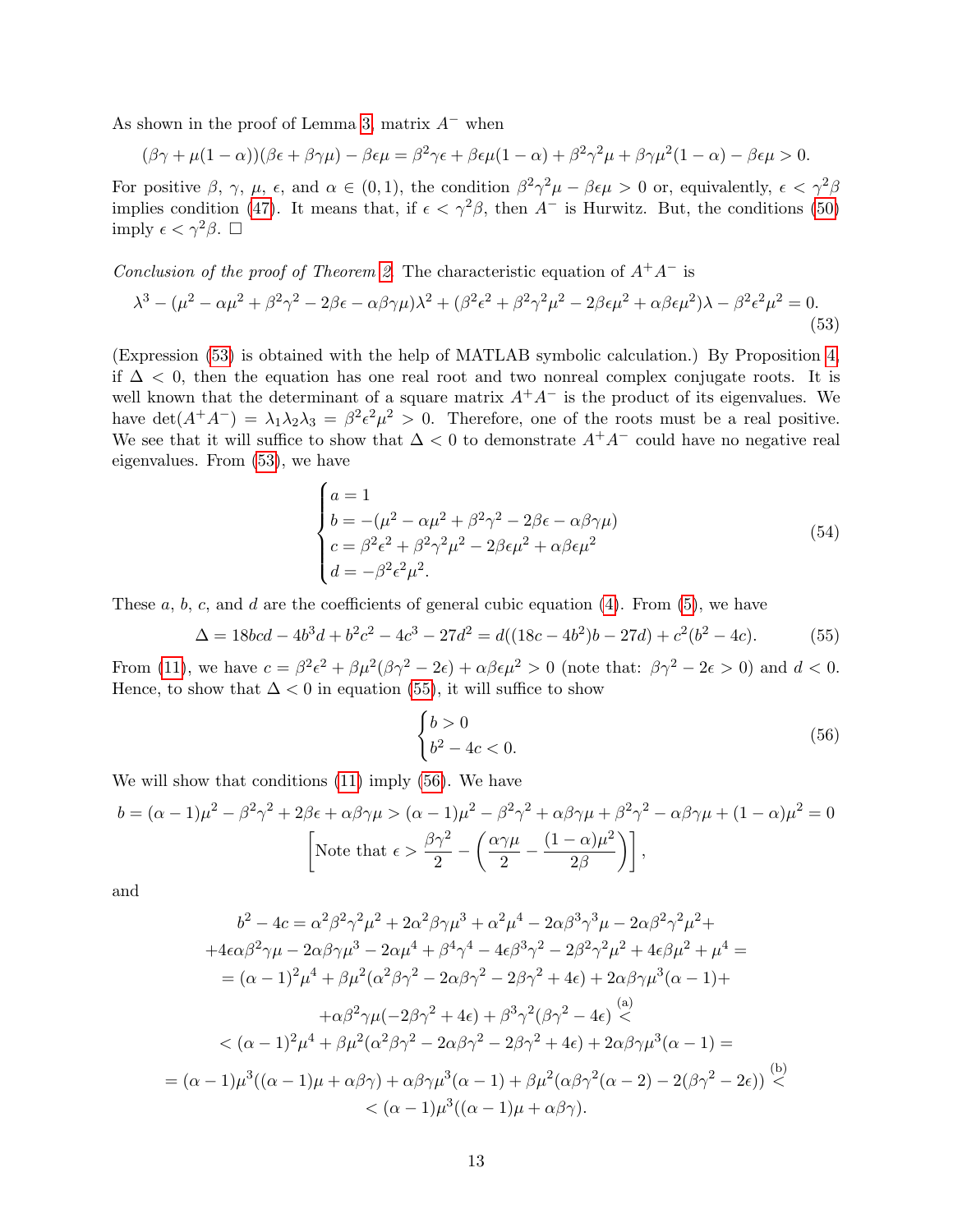(where in (a) and (b) we use the facts that  $\frac{\beta \gamma^2}{4} < \epsilon < \frac{\beta \gamma^2}{2} \Leftrightarrow \beta \gamma^2 - 4\epsilon < 0 < \beta \gamma^2 - 2\epsilon$ ).

From conditions [\(11\)](#page-8-2), we have  $(\alpha - 1)\mu + \alpha\beta\gamma > (\alpha - 1)\mu + (1 - \alpha)\mu = 0$ . Note that  $\gamma > \frac{(1 - \alpha)\mu}{\alpha\beta} \Leftrightarrow$  $\alpha\beta\gamma > (1-\alpha)\mu$ . Therefore, we have  $b > 0$  and  $b^2 - 4c < 0$ . Hence,  $A^+A^-$  has no negative real eigenvalues under conditions [\(11\)](#page-8-2).

By Lemma [2,](#page-11-3)  $A^+$  is Hurwitz for all positive  $\beta$ ,  $\gamma$ ,  $\mu$ ,  $\epsilon$  and  $\alpha \in (0,1)$ . By Lemma [4,](#page-12-6)  $A^-$  is Hurwitz under conditions [\(11\)](#page-8-2). It is easy to verify that the difference  $A^+ - A^-$  has rank one.  $A^+A^-$  has no negative real eigenvalues under conditions [\(11\)](#page-8-2). Hence, by Proposition [2,](#page-4-4)  $u'(t) = A^+u(t)$  and  $u'(t) = A^{-}u(t)$  have a CQLF. Therefore, by Proposition [1,](#page-4-5) the system [\(10\)](#page-7-2) is exponentially stable under conditions [\(11\)](#page-8-2). This completes the proof.  $\square$ 

As a useful corollary of Lemma [3,](#page-12-4) we have the following fact.

**Corollary 1.** If matrix  $A^-$  in [\(43\)](#page-11-2) is Hurwitz for some positive  $\beta$ ,  $\gamma$ ,  $\mu$ ,  $\epsilon$ , and  $\alpha \in (0,1)$ , then it remains Hurwitz if  $\alpha$  is replaced by any  $0 < \alpha_0 \leq \alpha$ .

*Proof.* From condition [\(47\)](#page-12-5), for any  $\alpha_0 \in (0, \alpha]$ , we have

$$
\left(\frac{\beta\gamma}{\mu} + (1 - \alpha_0)\right) \left(\frac{\gamma\mu}{\epsilon} + 1\right) \ge \left(\frac{\beta\gamma}{\mu} + (1 - \alpha)\right) \left(\frac{\gamma\mu}{\epsilon} + 1\right) > 1.
$$
\n(57)

Application of Lemma [3](#page-12-4) completes the proof.  $\Box$ 

## <span id="page-14-0"></span>7 Numerical examples

In this section, we present some numerical examples to show the good performance of the scheme. Later, we also provide some conjectures based on a variety of simulations.

<span id="page-14-1"></span>Example 1. We use the following set of parameters satisfying the conditions [\(11\)](#page-8-2):

$$
\Lambda = 1000
$$
,  $\alpha = 0.7$ ,  $\beta = 1$ ,  $\mu = 1$ ,  $\gamma = 2$ ,  $\epsilon = 1.5$ 

We consider two initial conditions: (i)  $(X(0), Y(0), Z(0)) = (0, 0, 0);$  (ii)  $(X(0), Y(0), Z(0)) =$  $(0, -1000, 0)$  (Figure [2\)](#page-15-0). The red line of the figure is the fluid limit and the blue line of the figure is the simulation experiment. The results suggest the global stability of the system.

<span id="page-14-2"></span>Example 2. We use another set of parameters satisfying the conditions [\(11\)](#page-8-2):

$$
\Lambda = 1000
$$
,  $\alpha = 0.5$ ,  $\beta = 3$ ,  $\mu = 2$ ,  $\gamma = 1$ ,  $\epsilon = 1.4$ 

We consider two initial conditions: (i)  $(X(0), Y(0), Z(0)) = (2000, 0, 1000)$ ; (ii)  $(X(0), Y(0), Z(0)) =$  $(0, 2000, 0)$  (Figure [3\)](#page-15-1). The results suggest the global stability of the system even if the boundary on  $x$  is hit (on the left of the Figure [3\)](#page-15-1).

<span id="page-14-3"></span>**Example 3.** We use 4 another sets of parameters (with different values of  $\alpha$ ), which do not satisfy the conditions [\(11\)](#page-8-2), but satisfy  $A^-$  Hurwitz condition [\(47\)](#page-12-5):

$$
\Lambda = 1000 \; , \; \beta = 1 \; , \; \mu = 2 \; , \; \gamma = 2 \; , \; \epsilon = 0.2
$$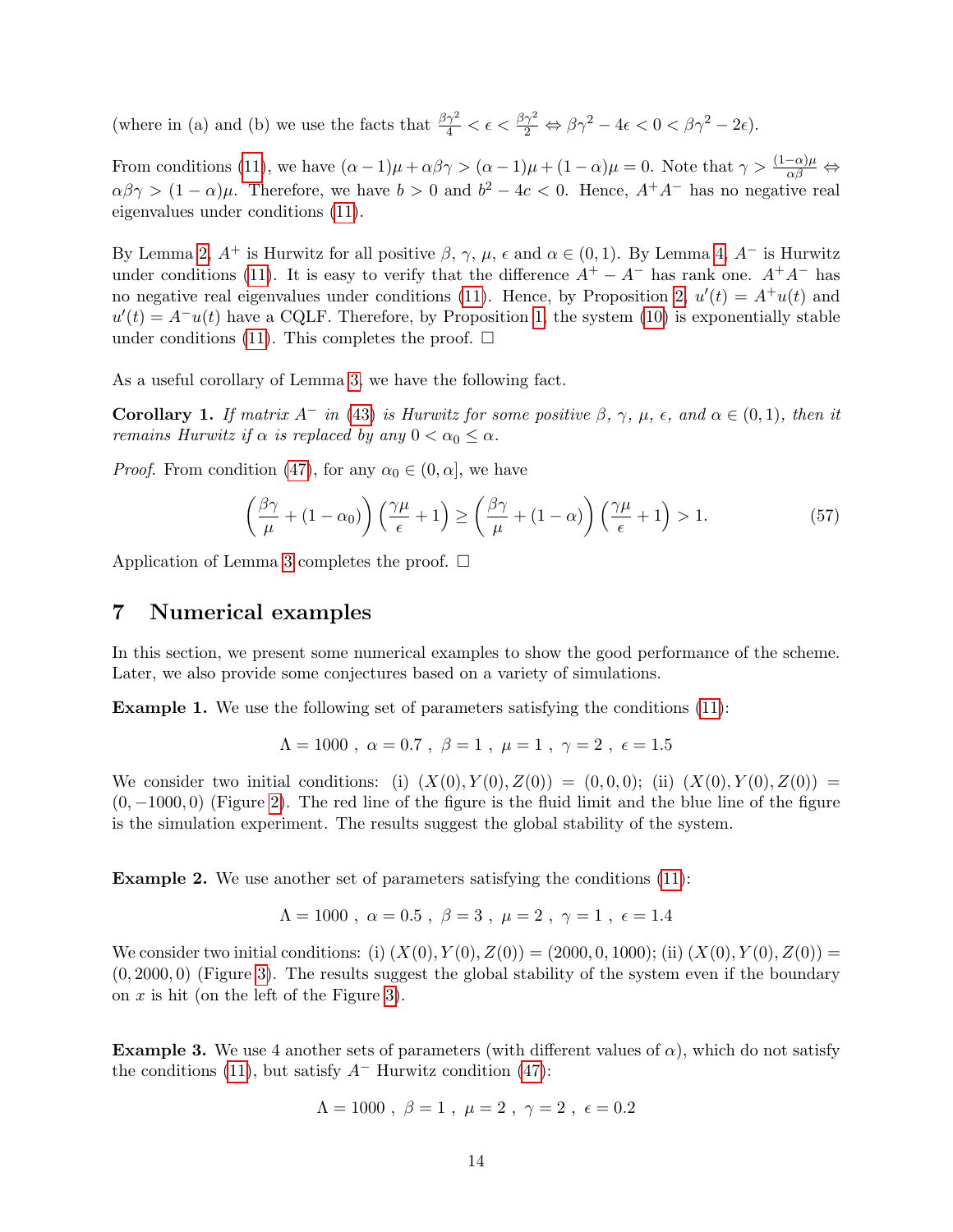

<span id="page-15-0"></span>Figure 2: Comparison of fluid approximations with simulations in Example [1](#page-14-1)



<span id="page-15-1"></span>Figure 3: Comparison of fluid approximations with simulations in Example [2](#page-14-2)

We consider an initial condition  $(X(0), Y(0), Z(0)) = (0, 1000, 500)$  with 4 different values of  $\alpha$  $(\alpha_1 = 0.1, \alpha_2 = 0.4, \alpha_3 = 0.6, \text{ and } \alpha_4 = 0.9)$  (Figure [4\)](#page-16-1). The results suggest the global stability of the system.

<span id="page-15-2"></span>**Example 4.** We use another sets of parameters, which do not satisfy  $A^-$  Hurwitz condition [\(47\)](#page-12-5):

(i) 
$$
\Lambda = 1000
$$
,  $\alpha = 0.5$ ,  $\beta = 0.05$ ,  $\mu = 0.5$ ,  $\gamma = 1$ ,  $\epsilon = 1$ , and  
(ii)  $\Lambda = 1000$ ,  $\alpha = 0.9$ ,  $\beta = 0.05$ ,  $\mu = 0.5$ ,  $\gamma = 1$ ,  $\epsilon = 1$ 

We consider an initial condition  $(X(0), Y(0), Z(0)) = (500, 1000, 500)$  (Figure [5\)](#page-16-2). On the left of the figure shows that the system is globally stable, but unstable on the right of the figure.

The results of Example [1](#page-14-1) and Example [2](#page-14-2) suggest that the system is globally stable under the conditions [\(11\)](#page-8-2) even if the boundary on x is hit or not. The results of Example [3](#page-14-3) suggest that the system is locally and globally stable when  $A^-$  is Hurwitz even if the conditions [\(11\)](#page-8-2) are not satisfied. The results of Example [4](#page-15-2) show that the system can be globally stable under some set of parameters, but unstable under some different set of parameters when  $A^-$  is not Hurwitz. These numerical results suggest the following conjectures:

Conjecture 1. The system is globally stable if it is locally stable.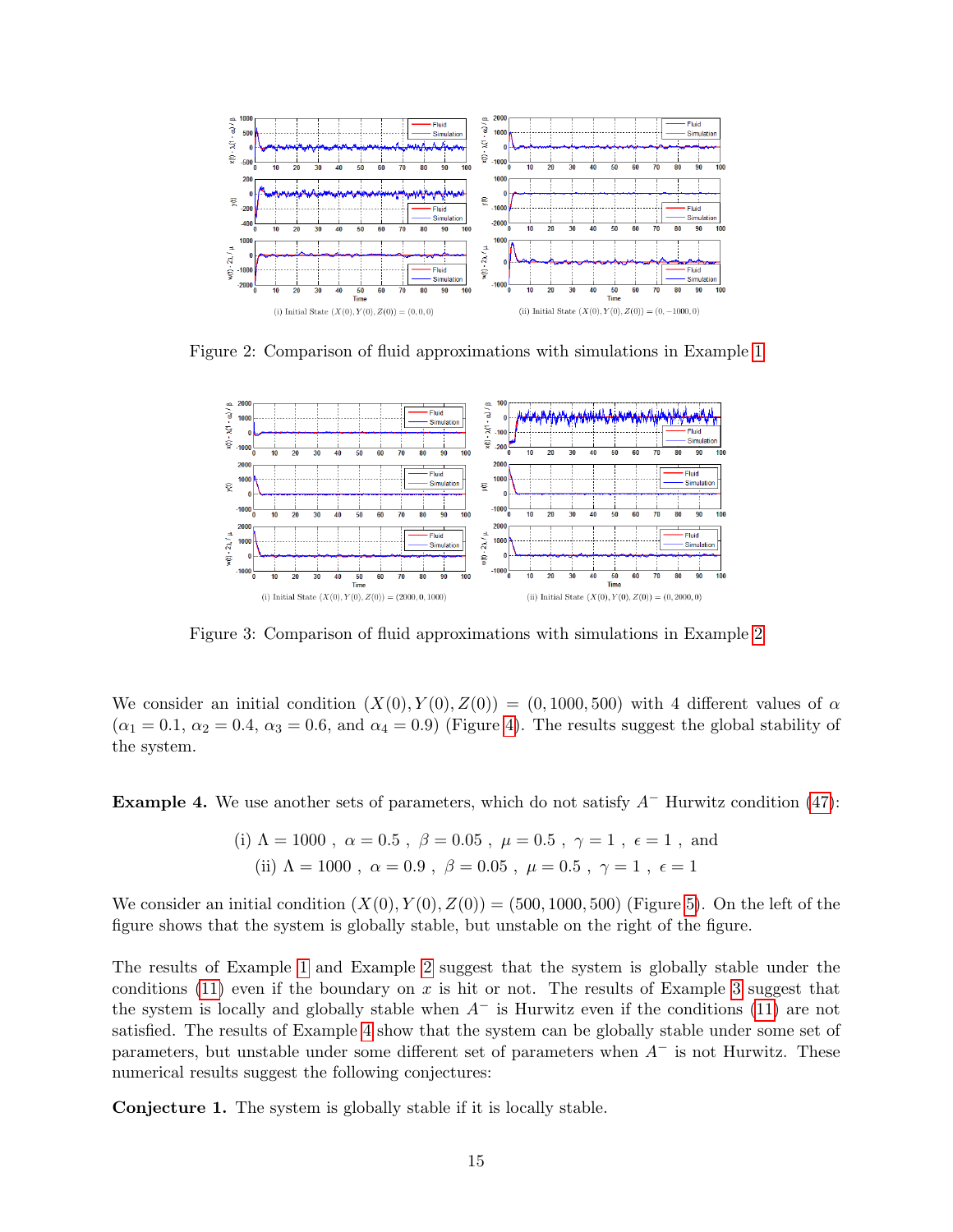

<span id="page-16-1"></span>Figure 4: Comparison of fluid approximations with simulations in Example [3](#page-14-3)



<span id="page-16-2"></span>Figure 5: Comparison of fluid approximations with simulations in Example [4](#page-15-2)

Conjecture 2. If  $A^-$  is Hurwitz, it is sufficient for local stability of the system.  $(A^+$  is always Hurwitz in our case.)

## <span id="page-16-0"></span>8 Conclusions

In this paper, we study a feedback-based agent invitation scheme for a model with randomly behaving agents. This model is motivated by a variety of existing and emerging applications. The focus of the paper is on the stability properties of the system fluid limits, arising as asymptotic limits of the system process, when the system scale (customer arrival rate) grows to infinity. The dynamic system, describing the behavior of fluid limit trajectories has a very complex structure – it is a switched linear system, which in addition has a reflecting boundary. We derived some sufficient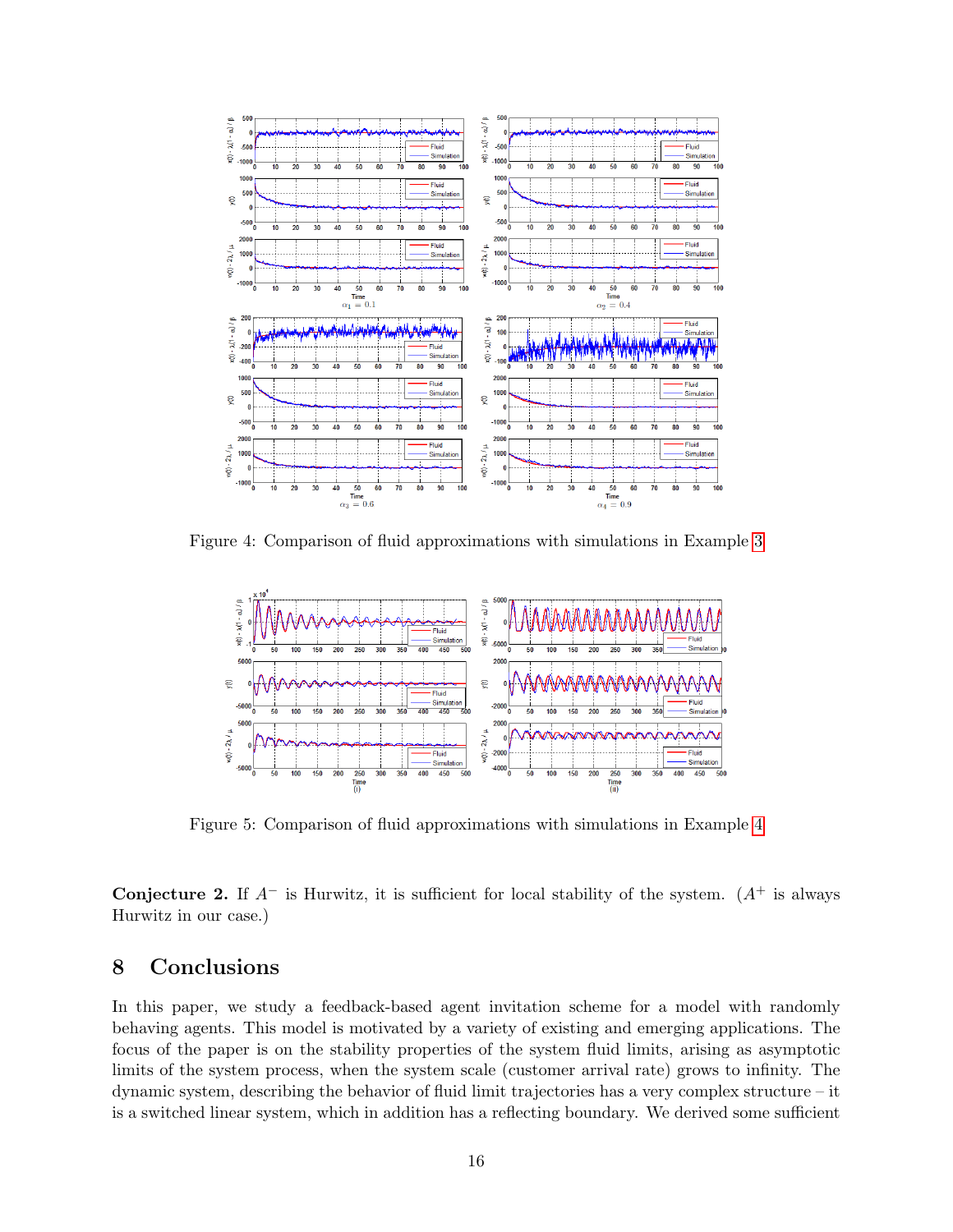local stability conditions, using the machinery of switched linear systems and Common Quadratic Lyapunov Functions. Our simulation and numerical experiments show good overall performance of the feedback scheme, when the local stability conditions hold. They also suggest that the local stability is in fact sufficient for the global stability of fluid limits. Verifying these conjectures, as well as expanding the sufficient local stability conditions, is an interesting subject for future research. Further generalizations of the agent invitation model are also of interest from both theoretical and practical points of view.

## References

- <span id="page-17-1"></span>[1] Z. Aksin, M. Armony, and V. Mehrotra. The modern call center: a multi-disciplinary perspective on operations management research. Production and Operations Management, 16(6):665– 688, 2007.
- <span id="page-17-3"></span>[2] American Telemedicine Association. Core Operational Guidelines for Telehealth Services Involving Provider-Patient Interactions, 2014. [http://www.americantelemed.org/docs/](http://www.americantelemed.org/docs/default-source/standards/core-operational-guidelines-for-telehealth-services.pdf?sfvrsn=6) [default-source/standards/core-operational-guidelines-for-telehealth-services.](http://www.americantelemed.org/docs/default-source/standards/core-operational-guidelines-for-telehealth-services.pdf?sfvrsn=6) [pdf?sfvrsn=6](http://www.americantelemed.org/docs/default-source/standards/core-operational-guidelines-for-telehealth-services.pdf?sfvrsn=6).
- <span id="page-17-5"></span>[3] S. Bengtson. Generating better results with crowdsourcing: Leverage a network of high-quality professionals for customer service. White paper, 2014.
- <span id="page-17-12"></span>[4] S. N. Ethier and T. G. Kurtz. Markov Processes: Characterization and Convergence. Wiley, 1986.
- <span id="page-17-4"></span>[5] P. Formisano. Flexibility for changing business needs: Improve customer service and drive more revenue with a virtual crowdsourcing solution. White paper, 2014.
- <span id="page-17-8"></span>[6] I. Gurvich and A. Ward. On the dynamic control of matching queues. Stochastic Systems, 4(2):479–523, 2014.
- <span id="page-17-10"></span>[7] J. P. Hespanha. Uniform stability of switched linear systems: extensions of LaSalle's invariance principle. IEEE Transactions on Automatic Control, 49(4):470–482, 2004.
- <span id="page-17-11"></span>[8] R. S. Irving. Integers, Polynomials, and Rings. Undergraduate Texts in Mathematics. Springer, New York, USA, 2004 edition, 2004.
- <span id="page-17-6"></span>[9] B. R. K. Kashyap. The double-ended queue with bulk service and limited waiting space. Operations Research, 14(5):822–834, 1966.
- <span id="page-17-9"></span>[10] H. Lin and P. J. Antsaklis. Stability and stabilizability of switched linear systems: A survey of recent results. IEEE Transactions on Automatic Control, 54(2):308–322, 2009.
- <span id="page-17-7"></span>[11] X. Liu, Q. Gong, and V. G. Kulkarni. Diffusion models for doubly-ended queues with renewal arrival processes. Forthcoming in Stochastic Systems. DOI: 10.1214/13-SSY113, 2014.
- <span id="page-17-2"></span>[12] S. McGee-Smith. Why companies are choosing to deploy the LiveOps cloud-based contact center, 2010. [http://www.liveops.com/sites/default/files/uploads/lo\\_wp\\_mcgee-smith\\_](http://www.liveops.com/sites/default/files/uploads/lo_wp_mcgee-smith_analytics.pdf) [analytics.pdf](http://www.liveops.com/sites/default/files/uploads/lo_wp_mcgee-smith_analytics.pdf).
- <span id="page-17-0"></span>[13] G. Pang and A. Stolyar. A service system with on-demand agent invitations. Queueing Systems, 2015. <http://arxiv.org/pdf/1409.7380v2.pdf>.